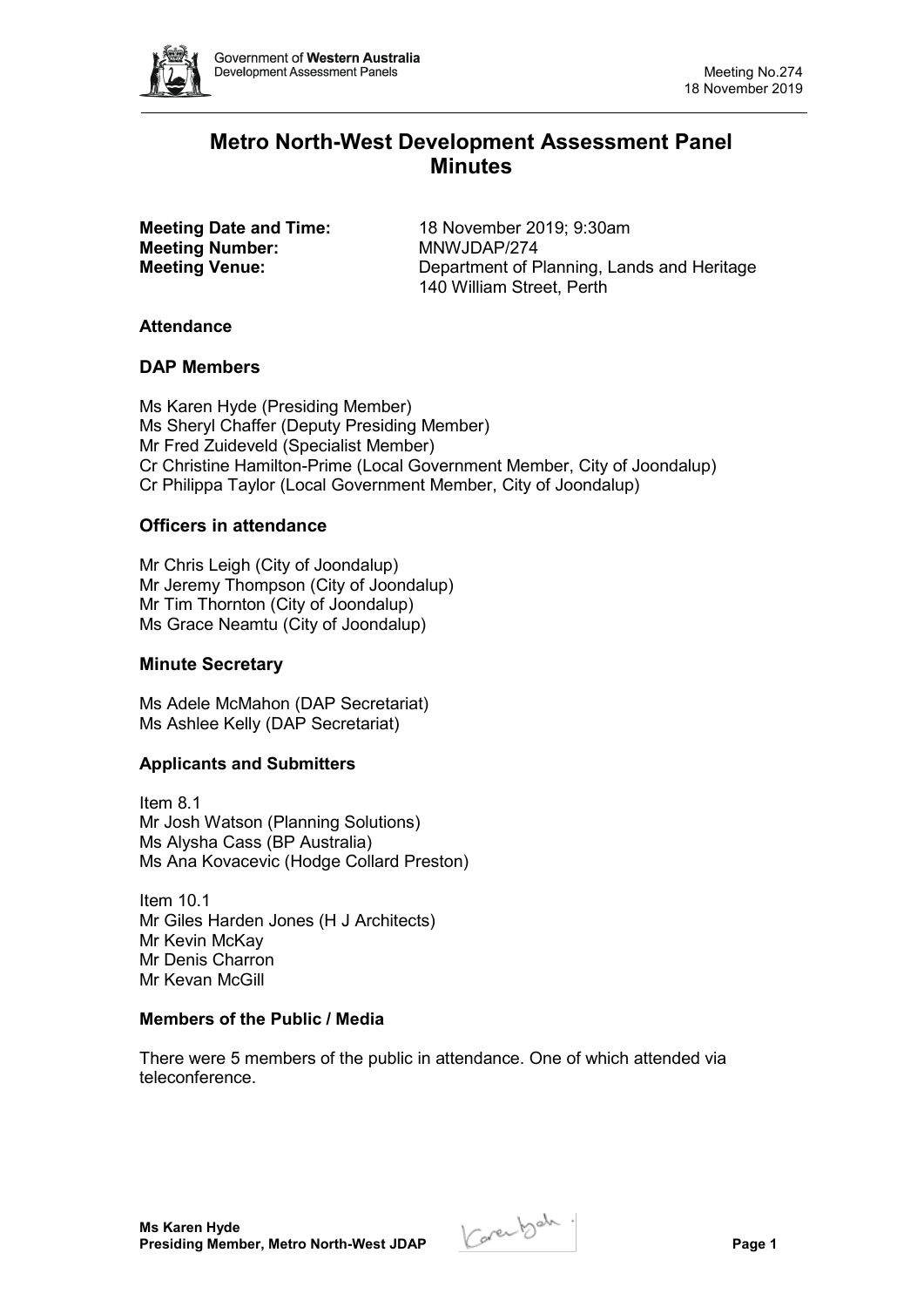

# **1. Declaration of Opening**

The Presiding Member declared the meeting open at 9:31am on 18 November 2019 and acknowledged the traditional owners and paid respect to Elders past and present of the land on which the meeting was being held.

The Presiding Member announced the meeting would be run in accordance with the DAP Standing Orders 2017 under the *Planning and Development (Development Assessment Panels) Regulations 2011*.

The Presiding Member advised that in accordance with Section 5.16 of the DAP Standing Orders 2017 which states *'A person must not use any electronic, visual or audio recording device or instrument to record the proceedings of the DAP meeting unless the Presiding Member has given permission to do so.',* the meeting would not be recorded.

The Presiding Member advised that panel members may refer to technical devices, such as phones and laptops, throughout the meeting to assist them in considering the information before them.

#### **2. Apologies**

Nil

#### **3. Members on Leave of Absence**

Nil

# **4. Noting of Minutes**

DAP members noted that signed minutes of previous meetings are available on the [DAP website.](https://www.dplh.wa.gov.au/about/development-assessment-panels/daps-agendas-and-minutes)

#### **5. Declaration of Due Consideration**

All members declared that they had duly considered the documents.

#### **6. Disclosure of Interests**

Nil

# **7. Deputations and Presentations**

- **7.1** Mr Josh Watson (Planning Solutions) addressed the DAP in support of the application at Item 8.1 and responded to questions from the panel.
- **7.2** City of Joondalup Officers addressed the DAP in relation to the application at Item 8.1 and responded to questions from the panel.

*The presentation at Item 7.1 – 7.2 was heard prior to the application at Item 8.1.*

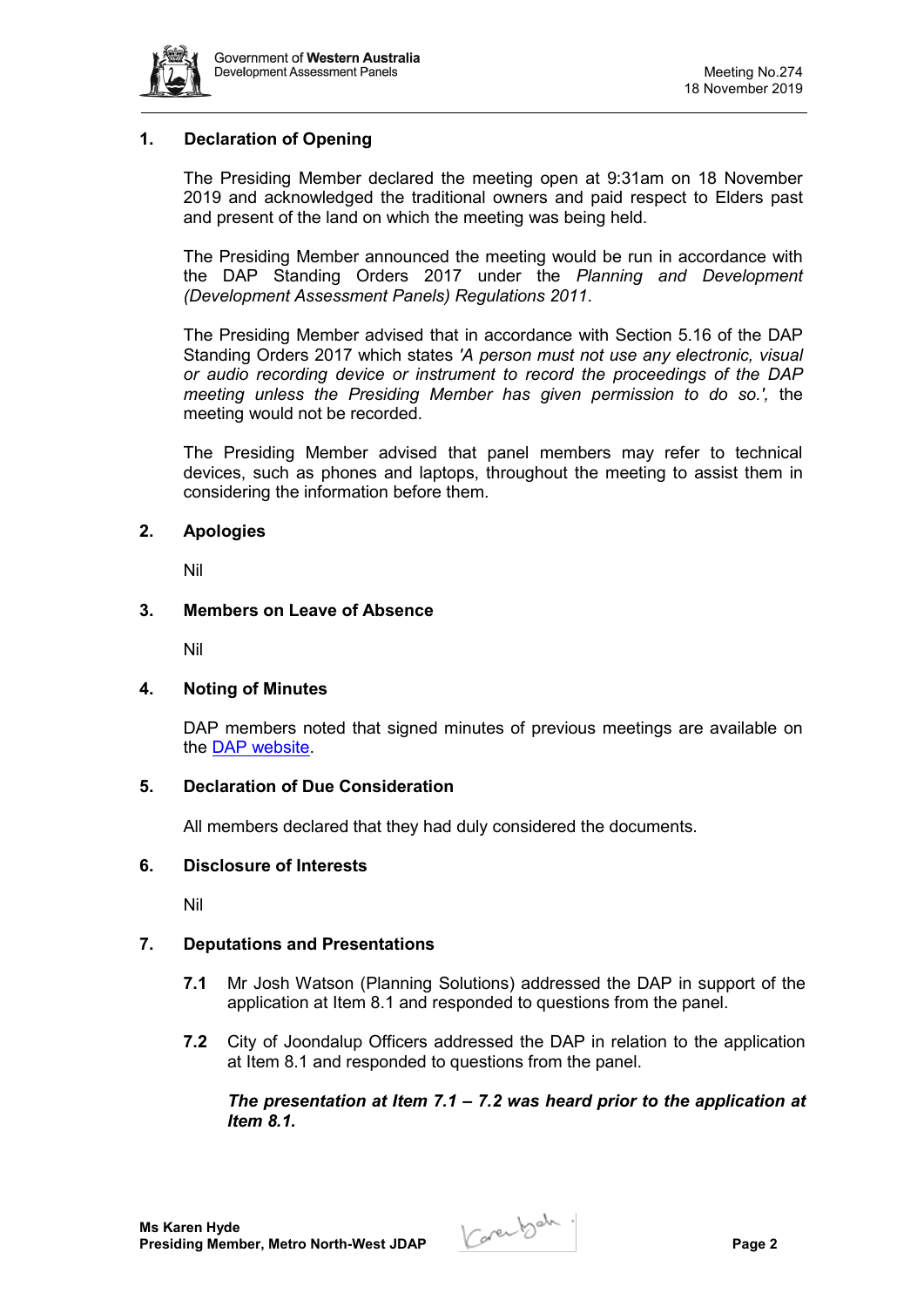

- **7.3** Mr Kevin McKay addressed the DAP against the application at Item 10.1.
- **7.4** Mr Denis Charron addressed the DAP against the application at Item 10.1.
- **7.5** Ms Suzanne Thompson (on behalf of Mr Kevan McGill) addressed the DAP against the application at Item 10.1.
- **7.6** Mr Giles Harden Jones (H J Architect) addressed the DAP in support of the application at Item 10.1 and responded to questions from the panel.
- **7.7** City of Joondalup Officers addressed the DAP in relation to the application at Item 10.1 and responded to questions from the panel.

#### *The presentations at Items 7.3 - 7.7 were heard prior to the application at Item 10.1.*

#### **8. Form 1 – Responsible Authority Reports – DAP Application**

| 8.1 | <b>Property Location:</b>              | Lot 153 (128) West Coast Drive and Lot 154 (1)<br>Raleigh Road, Sorrento |
|-----|----------------------------------------|--------------------------------------------------------------------------|
|     | Development                            | Redevelopment of existing BP service station with                        |
|     | Description:                           | associated access, signage, landscaping and parking                      |
|     | Applicant:                             | <b>Planning Solutions</b>                                                |
|     | Owner:                                 | <b>BP Australia Pty Ltd</b>                                              |
|     | Responsible Authority:<br>DAP File No: | City of Joondalup<br>DAP/19/01628                                        |
|     |                                        |                                                                          |

#### **REPORT RECOMMENDATION**

**Moved by:** Cr Hamilton-Prime **Seconded by:** Cr Philippa Taylor

That the Metro North-West JDAP resolves to:

**Refuse** DAP Application reference DAP/19/01628 and accompanying plans (Attachment 2) in accordance with Clause 68 of Schedule 2 (Deemed Provisions) of the *Planning and Development (Local Planning Schemes) Regulations 2015*, and the provisions of the City of Joondalup *Local Planning Scheme No. 3*, and pursuant to clause 24(1) and 26 of the *Metropolitan Region Scheme* for the following reasons:

- 1. In accordance with Schedule 2, clause 67 (h) of the *Planning and Development (Local Planning Scheme) Regulations 2015,* the proposed development does not meet the requirements of the *Sorrento Activity Centre Plan* as:
	- a. The proposed development does not meet the minimum development standards and therefore does not achieve the intent of providing a consistent built form outcome within the activity centre.
	- b. The retention of the vehicle access point to West Coast Drive, lack of active building frontage to the street and visibility of car parking to the street does not enhance the public realm and pedestrian environment.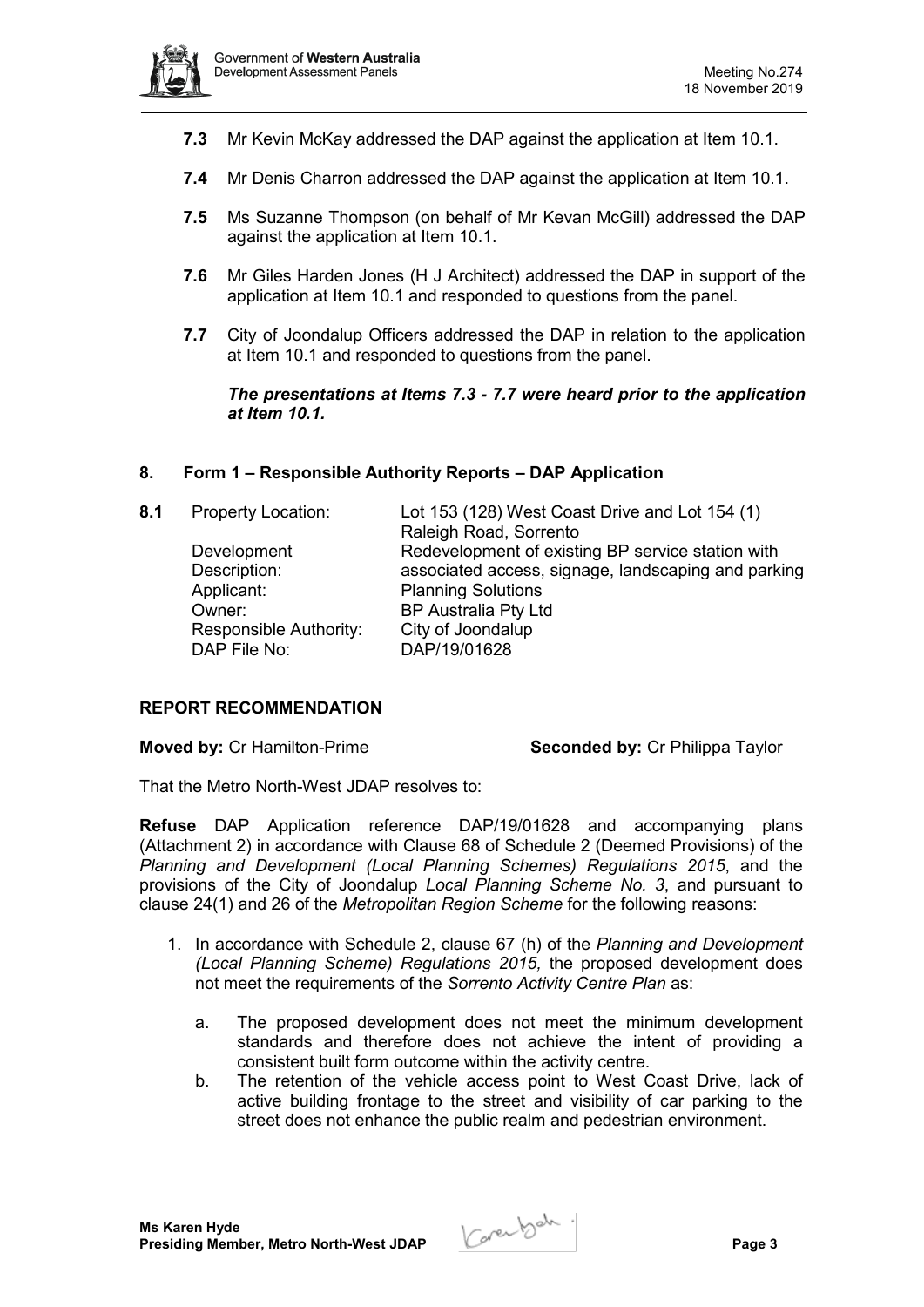

#### **The Report Recommendation was put and LOST (1/4).**

For: Cr Hamilton-Prime

Against: Ms Karen Hyde Ms Sheryl Chaffer Mr Fred Zuideveld Cr Philippa Taylor

# **ALTERNATE MOTION**

**Moved by:** Ms Karen Hyde **Seconded by:** Ms Sheryl Chaffer

That the Metro North-West JDAP resolves to:

**Approve** DAP Application reference DAP/19/01628 and accompanying plans (Attachment 2) in accordance with Clause 68 of Schedule 2 (Deemed Provisions) of the *Planning and Development (Local Planning Schemes) Regulations 2015*, and the provisions of the City of Joondalup *Local Planning Scheme No. 3*, and pursuant to clause 24(1) and 26 of the *Metropolitan Region Scheme* subject to the following conditions:

- 1. This approval only relates to the service station, signage and associated works as indicated on the approved plans. Development shall be undertaken in accordance with the approved plan(s), any other supporting information and conditions of approval. It does not relate to any other development on the lots.
- 2. The lots included within the application shall be granted approval for amalgamation prior to commencement of development and amalgamation concluded prior to occupancy certification.
- 3. A six metre wide public access easement is to be provided to connect Raleigh Road to the adjoining lot, generally in accordance with the alignment depicted in the Sorrento Activity Centre Plan. The easement shall be at the owner/developer's expense and lodged with the Registrar of Titles for endorsement on the certificate of titles, prior to the occupation of the development.
- 4. A Construction Management Plan shall be submitted to and approved by the City prior to the commencement of development. The management plan shall detail how it is proposed to manage:
	- all forward works for the site:
	- the delivery of materials and equipment to the site:
	- the storage of materials and equipment on the site:
	- the parking arrangements for the contractors and subcontractors:
	- the management of dust during the construction process;
	- minimising obstruction of the vehicle access linking to the northern boundary;
	- other matters likely to impact on the surrounding properties;

and works shall be undertaken in accordance with the approved Construction Management Plan.

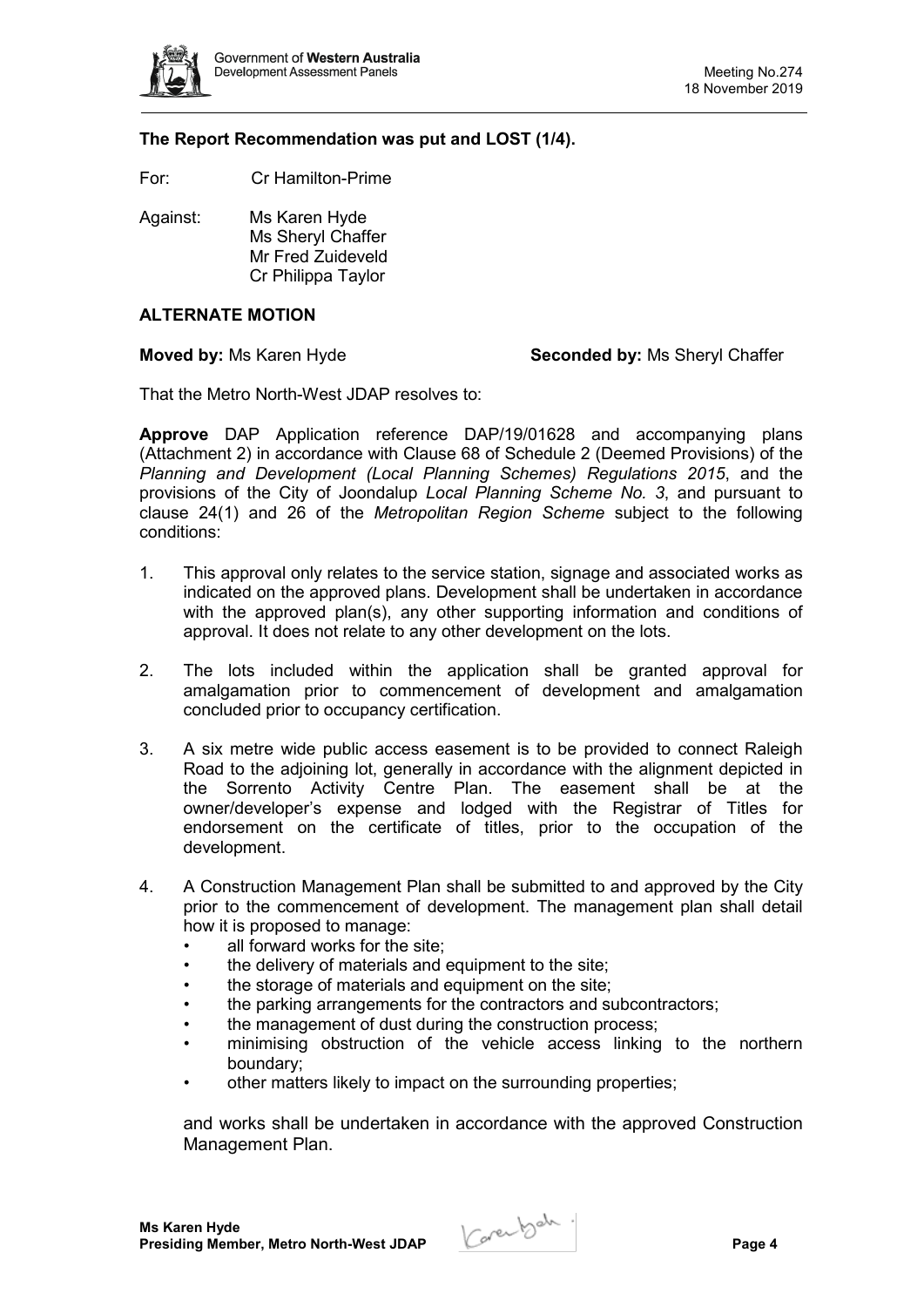

- 5. A schedule of colours and materials for all exterior parts to the development (including any retaining walls) shall be submitted to and approved by the City prior to the commencement of development. Development shall be in accordance with the approved schedule and all external materials and finishes shall be maintained to a high standard, including being free of vandalism, to the satisfaction of the City.
- 6. Any proposed building plant and equipment, including air conditioning units, piping, ducting and water tanks shall be located to minimise any visual and noise impact on surrounding landowners, and screened from view from the street, and where practicable from adjoining buildings. Details shall be submitted to and approved by the City prior to the commencement of development. Development shall be in accordance with these approved details.
- 7. The car parking bays, driveways and access points shown on the approved plans are to be designed, constructed, drained and marked in accordance with the Australian Standard for Off-street Car Parking (AS/NZS2890.1 2004), Offstreet Parking for People with Disabilities (AS/NZS2890.6 2009) and Off-street Commercial Vehicle Facilities (AS2890.2:2002), prior to the occupation of the development. These bays are to be thereafter maintained to the satisfaction of the City.
- 8. Bicycle parking facilities shall be provided in accordance with the Australian Standard for Offstreet Carparking – Bicycles (AS2890.3-1993 as amended) prior to the development first being occupied. Details of bicycle parking area(s) shall be provided to the City for approval prior to the commencement of development.
- 9. Detailed landscaping plans shall be submitted to and approved by the City prior to the commencement of development. These landscaping plans are to indicate the proposed landscaping treatment(s) of both sites and the adjoining road verge(s), and shall:
	- Be drawn at an appropriate scale of either 1:100, 1:200 or 1:500;
	- Provide all details relating to paving, treatment of verges and tree planting in the car park;
	- Include the required shade trees within new car parking areas;
	- Show spot levels and/or contours of the site;
	- Indicate any natural vegetation to be retained and the proposed manner in which this will be managed;
	- Be based on water sensitive urban design principles to the satisfaction of the City;
	- Outline what works are required within the subject sites and adjacent verges to ensure compliance with AS3959;
	- Be based on Designing out Crime principles to the satisfaction of the City; and,
	- Show all irrigation design details.
- 10. Landscaping and reticulation within the subject sites and the adjacent West Coast Drive and Raleigh Road verge shall be established and thereafter maintained by, and at the cost of, the landowner/applicant in accordance with the approved landscaping plans, Australian Standards (including AS3959) and best trade practice prior to the development first being occupied to the satisfaction of the City.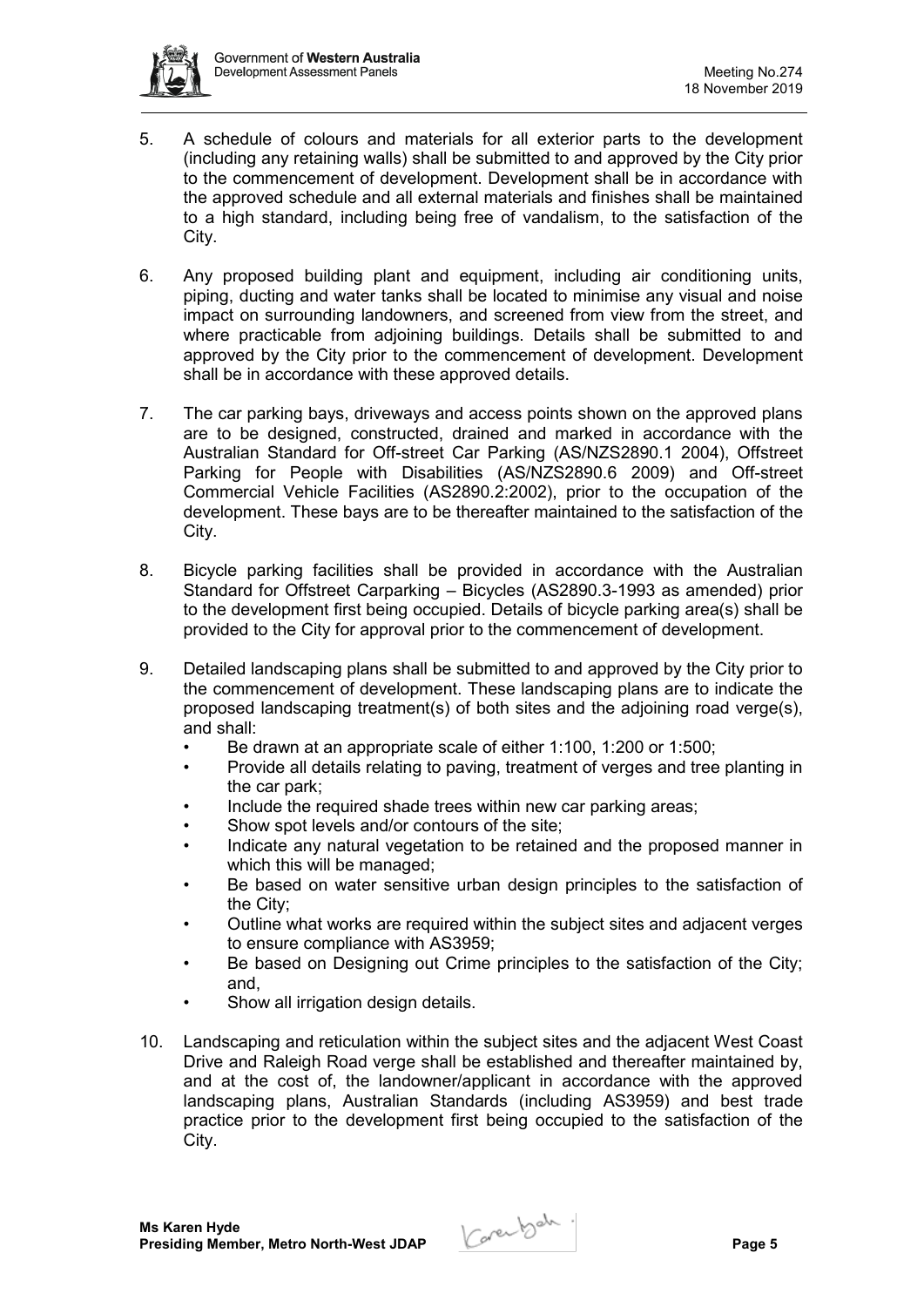

- 11. A Delivery Management Plan indicating the timing of deliveries shall be submitted prior to the commencement of development, and approved by the City prior to the development first being occupied. Delivery management shall then be undertaken in accordance with the approved plan.
- 12. A Waste Management Plan, indicating the method of rubbish collection, shall be submitted to and approved by the City prior to the commencement of development. All waste collection shall be in accordance with the approved Waste Management Plan.
- 13. A Lighting Plan shall be submitted to the City for approval prior to the commencement of construction. The Lighting Plan shall include details on how any lighting, including lighting associated with any signage, has been designed and managed to minimise the impact on any surrounding residential development. Lighting shall be maintained in accordance with the Lighting Plan to the satisfaction of the City.
- 14. All development shall be contained within the property boundaries.
- 15. All stormwater shall be collected on-site and disposed of in a manner acceptable to the City.
- 16. The signage is to be established and thereafter maintained to a high standard to the satisfaction of the City.
- 17. The signage must not include fluorescent, reflective or retro reflective colours.
- 18. Illuminated signage shall use low illumination that does not flash, pulsate or chase.

# **Advice Notes:**

- 1. Any existing footpath and kerbing shall be retained and protected during construction of the development and shall not be removed or altered for the purposes of a vehicle crossover. Should the footpath/kerb be damaged during the construction of the development, it shall be reinstated to the satisfaction of the City.
- 2. The applicant/owner is advised that verge treatments are required to comply with the City's Street Verge Guidelines. A copy of the Guidelines can be obtained at http://www.joondalup.wa.gov.au/Live/Streetscapes/StreetVergeGuidelines.aspx.
- 3. Food storage, preparation, display and sale to be in accordance with the *Food Act 2008*.
- 4. Bin storage areas are required to have a graded floor connected to sewer and a hose cock for water supply.
- 5. The development shall comply with the provisions of the *Environmental Protection (Noise) Regulations 1997*.
- 6. A Site Management Plan to address the potential exposure of impacted soil or groundwater during earthworks is to be provided to the Department of Water and Environmental Regulation prior to any siteworks commencing.

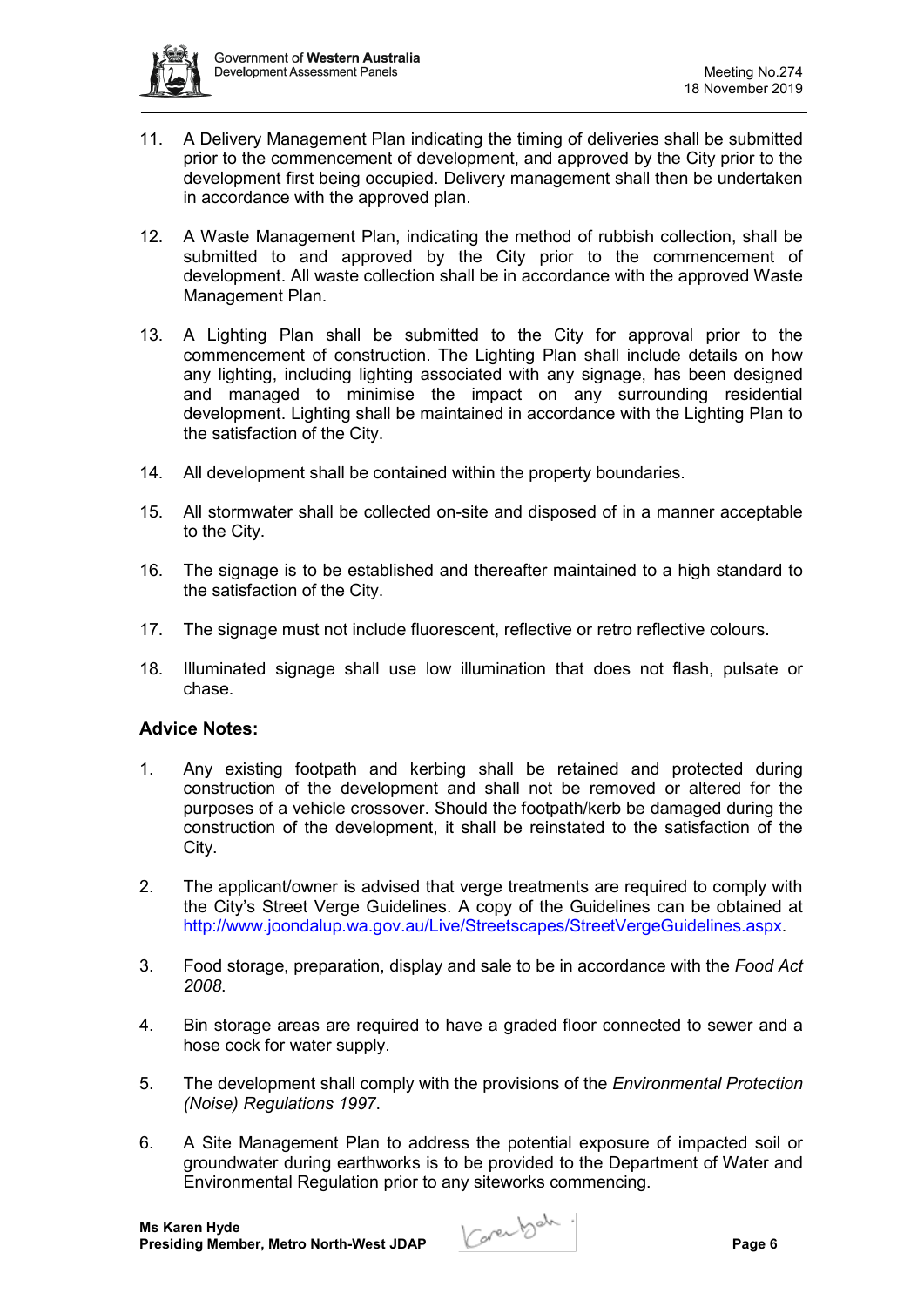

# **AMENDING MOTION 1**

**Moved by:** Ms Sheryl Chaffer **Seconded by:** Mr Fred Zuideveld

That condition 2 be amended to read as follows:

*The lots included within the application shall be granted approval for amalgamation prior to commencement of development and amalgamation concluded prior to occupancy certification.*

*Prior to applying for a Building Permit, arrangements being made to the satisfaction of the City of Joondalup for the amalgamation of Lots 153 and 154 into one Certificate of Title. The amalgamation must be completed prior to occupation of the development.*

#### **The Amending Motion was put and CARRIED UNANIMOUSLY.**

**REASON:** The rewording allows for the amalgamation application of lots 153 and 154 to be progressed in conjunction with the commencement of construction.

#### **AMENDING MOTION 2**

**Moved by:** Ms Sheryl Chaffer **Seconded by:** Ms Karen Hyde

That condition 3 be amended to read as follows:

*A six metre wide public access easement is to be provided to connect Raleigh Road to the adjoining lot, generally in accordance with the alignment depicted in the Sorrento Activity Centre Plan on the approved site plan. The easement shall be at the owner/developer's expense and lodged with the Registrar of Titles for endorsement on the certificate of titles, prior to the occupation of the development.* 

#### **The Amending Motion was put and CARRIED UNANIMOUSLY.**

**REASON:** The public access easement should be in accordance with the easement shown on the site plan, as this is more accurate than the location shown on the Sorrento Activity Centre Plan map.

#### **AMENDING MOTION 3**

**Moved by:** Ms Sheryl Chaffer **Seconded by:** Mr Fred Zuideveld

That condition 14 be deleted and the remaining conditions be renumbered accordingly.

#### **The Amending Motion was put and CARRIED UNANIMOUSLY.**

**REASON:** This condition may have unintended consequences, as the retail building awning extends outside of the property boundaries. There is support for and acceptance of the awning providing shade and shelter to the public domain and therefore the condition is not required.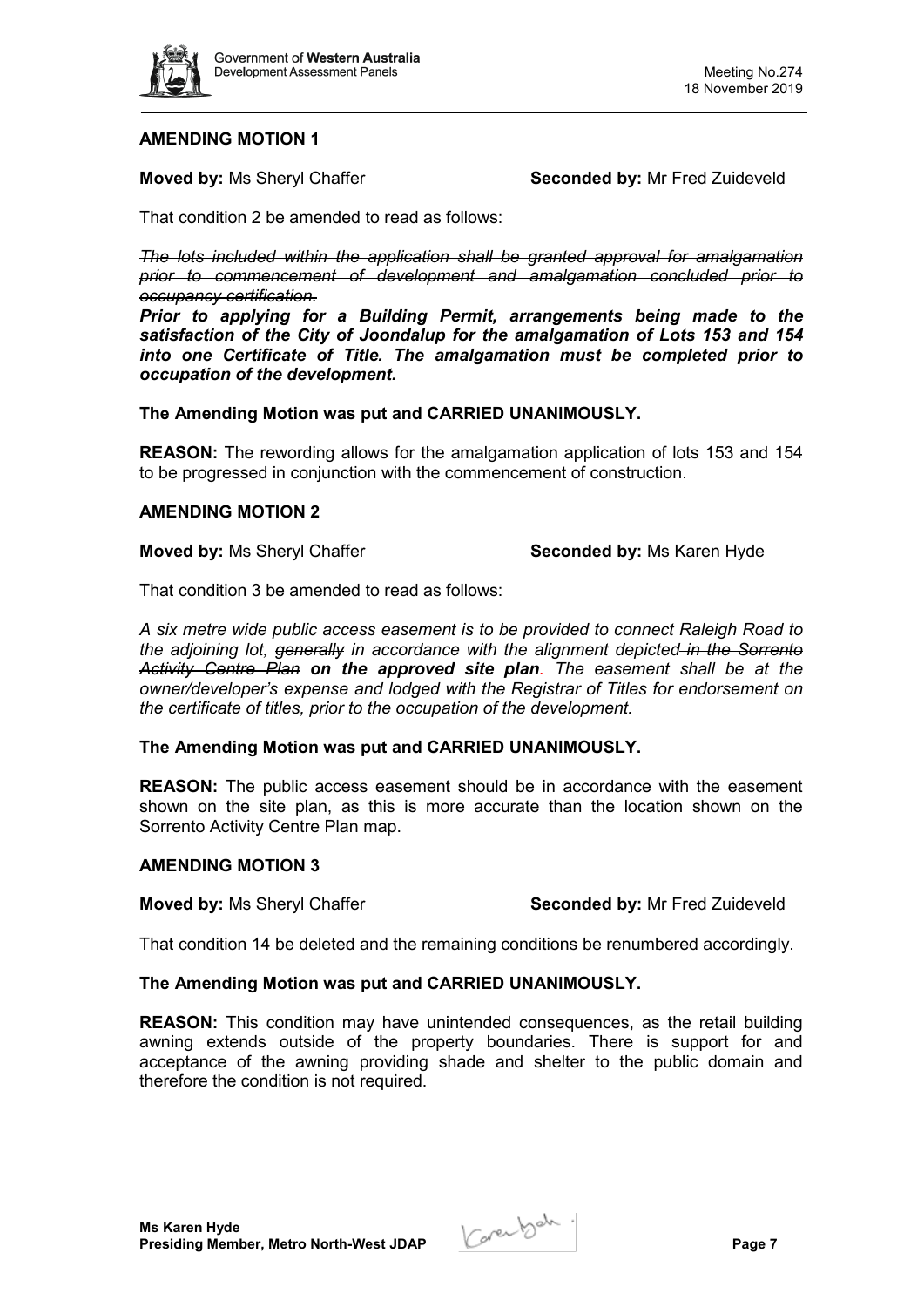

# **ALTERNATE RECOMMENDATION (AS AMENDED)**

That the Metro North-West JDAP resolves to:

**Approve** DAP Application reference DAP/19/01628 and accompanying plans (Attachment 2) in accordance with Clause 68 of Schedule 2 (Deemed Provisions) of the *Planning and Development (Local Planning Schemes) Regulations 2015*, and the provisions of the City of Joondalup *Local Planning Scheme No. 3*, and pursuant to clause 24(1) and 26 of the *Metropolitan Region Scheme* subject to the following conditions:

- 1. This approval only relates to the service station, signage and associated works as indicated on the approved plans. Development shall be undertaken in accordance with the approved plan(s), any other supporting information and conditions of approval. It does not relate to any other development on the lots.
- 2. Prior to applying for a Building Permit, arrangements being made to the satisfaction of the City of Joondalup for the amalgamation of Lots 153 and 154 into one Certificate of Title. The amalgamation must be completed prior to occupation of the development.
- 3. A six metre wide public access easement is to be provided to connect Raleigh Road to the adjoining lot, in accordance with the alignment depicted on the approved site plan. The easement shall be at the owner/developer's expense and lodged with the Registrar of Titles for endorsement on the certificate of titles, prior to the occupation of the development.
- 4. A Construction Management Plan shall be submitted to and approved by the City prior to the commencement of development. The management plan shall detail how it is proposed to manage:
	- all forward works for the site:
	- the delivery of materials and equipment to the site;
	- the storage of materials and equipment on the site;
	- the parking arrangements for the contractors and subcontractors;
	- the management of dust during the construction process;
	- minimising obstruction of the vehicle access linking to the northern boundary;
	- other matters likely to impact on the surrounding properties;

and works shall be undertaken in accordance with the approved Construction Management Plan.

- 5. A schedule of colours and materials for all exterior parts to the development (including any retaining walls) shall be submitted to and approved by the City prior to the commencement of development. Development shall be in accordance with the approved schedule and all external materials and finishes shall be maintained to a high standard, including being free of vandalism, to the satisfaction of the City.
- 6. Any proposed building plant and equipment, including air conditioning units, piping, ducting and water tanks shall be located to minimise any visual and noise impact on surrounding landowners, and screened from view from the street, and where practicable from adjoining buildings. Details shall be submitted to and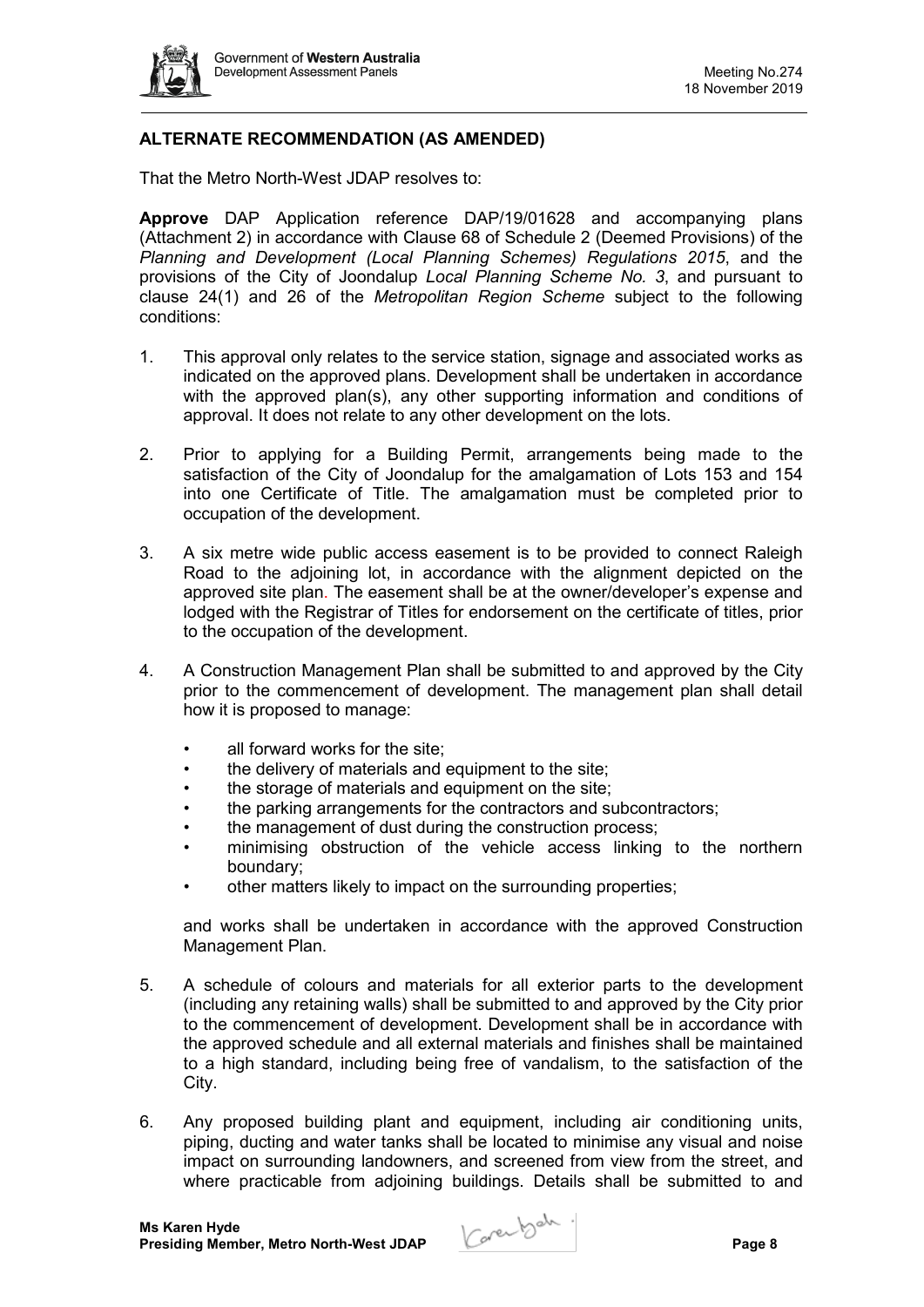

approved by the City prior to the commencement of development. Development shall be in accordance with these approved details.

- 7. The car parking bays, driveways and access points shown on the approved plans are to be designed, constructed, drained and marked in accordance with the Australian Standard for Off-street Car Parking (AS/NZS2890.1 2004), Offstreet Parking for People with Disabilities (AS/NZS2890.6 2009) and Off-street Commercial Vehicle Facilities (AS2890.2:2002), prior to the occupation of the development. These bays are to be thereafter maintained to the satisfaction of the City.
- 8. Bicycle parking facilities shall be provided in accordance with the Australian Standard for Offstreet Carparking – Bicycles (AS2890.3-1993 as amended) prior to the development first being occupied. Details of bicycle parking area(s) shall be provided to the City for approval prior to the commencement of development.
- 9. Detailed landscaping plans shall be submitted to and approved by the City prior to the commencement of development. These landscaping plans are to indicate the proposed landscaping treatment(s) of both sites and the adjoining road verge(s), and shall:
	- Be drawn at an appropriate scale of either 1:100, 1:200 or 1:500;
	- Provide all details relating to paving, treatment of verges and tree planting in the car park;
	- Include the required shade trees within new car parking areas;
	- Show spot levels and/or contours of the site;
	- Indicate any natural vegetation to be retained and the proposed manner in which this will be managed;
	- Be based on water sensitive urban design principles to the satisfaction of the City;
	- Outline what works are required within the subject sites and adjacent verges to ensure compliance with AS3959;
	- Be based on Designing out Crime principles to the satisfaction of the City; and,
	- Show all irrigation design details.
- 10. Landscaping and reticulation within the subject sites and the adjacent West Coast Drive and Raleigh Road verge shall be established and thereafter maintained by, and at the cost of, the landowner/applicant in accordance with the approved landscaping plans, Australian Standards (including AS3959) and best trade practice prior to the development first being occupied to the satisfaction of the City.
- 11. A Delivery Management Plan indicating the timing of deliveries shall be submitted prior to the commencement of development, and approved by the City prior to the development first being occupied. Delivery management shall then be undertaken in accordance with the approved plan.
- 12. A Waste Management Plan, indicating the method of rubbish collection, shall be submitted to and approved by the City prior to the commencement of development. All waste collection shall be in accordance with the approved Waste Management Plan.

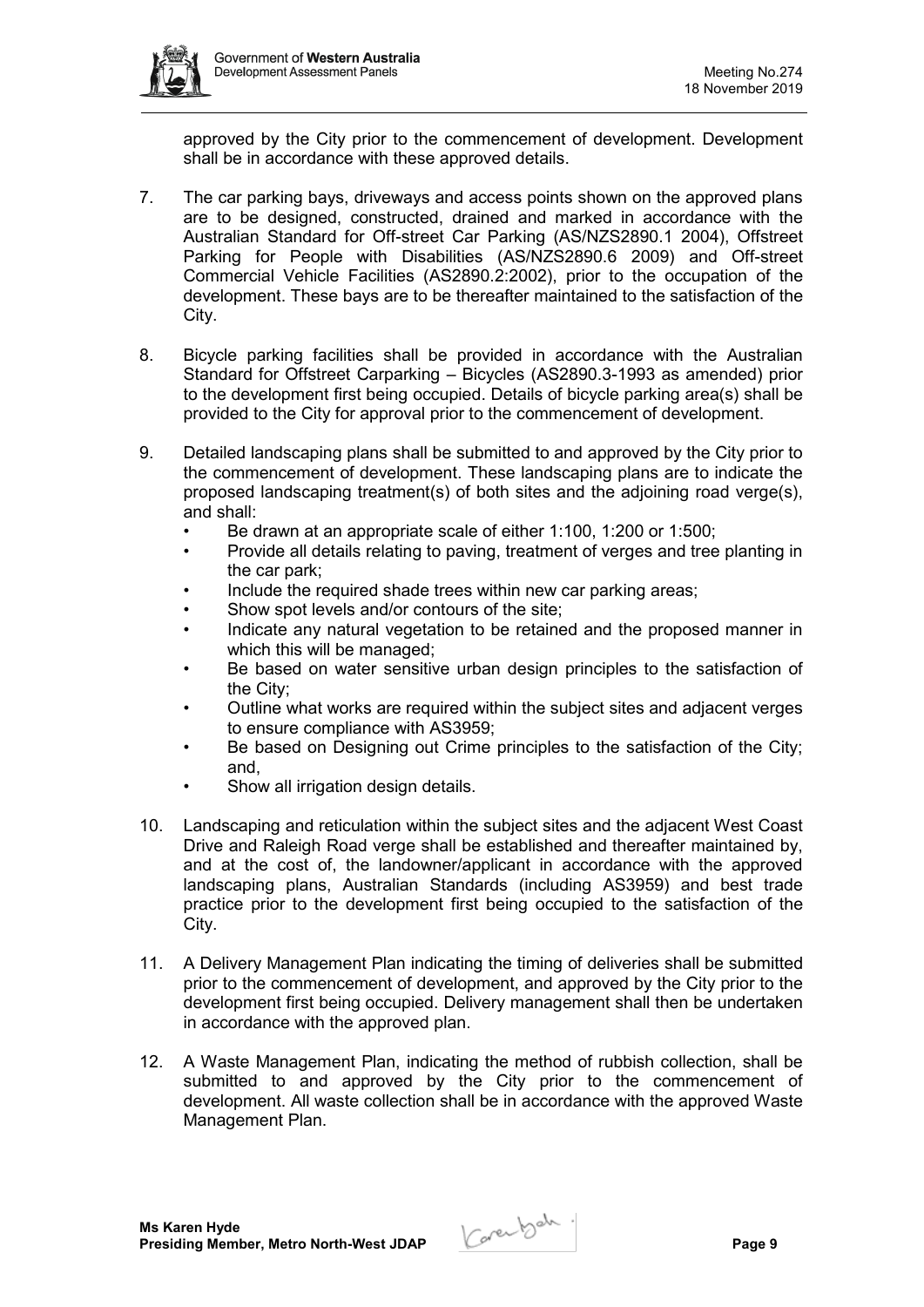

- 13. A Lighting Plan shall be submitted to the City for approval prior to the commencement of construction. The Lighting Plan shall include details on how any lighting, including lighting associated with any signage, has been designed and managed to minimise the impact on any surrounding residential development. Lighting shall be maintained in accordance with the Lighting Plan to the satisfaction of the City.
- 14. All stormwater shall be collected on-site and disposed of in a manner acceptable to the City.
- 15. The signage is to be established and thereafter maintained to a high standard to the satisfaction of the City.
- 16. The signage must not include fluorescent, reflective or retro reflective colours.
- 17. Illuminated signage shall use low illumination that does not flash, pulsate or chase.

# **Advice Notes:**

- 1. Any existing footpath and kerbing shall be retained and protected during construction of the development and shall not be removed or altered for the purposes of a vehicle crossover. Should the footpath/kerb be damaged during the construction of the development, it shall be reinstated to the satisfaction of the City.
- 2. The applicant/owner is advised that verge treatments are required to comply with the City's Street Verge Guidelines. A copy of the Guidelines can be obtained at http://www.joondalup.wa.gov.au/Live/Streetscapes/StreetVergeGuidelines.aspx.
- 3. Food storage, preparation, display and sale to be in accordance with the *Food Act 2008*.
- 4. Bin storage areas are required to have a graded floor connected to sewer and a hose cock for water supply.
- 5. The development shall comply with the provisions of the *Environmental Protection (Noise) Regulations 1997*.
- 6. A Site Management Plan to address the potential exposure of impacted soil or groundwater during earthworks is to be provided to the Department of Water and Environmental Regulation prior to any siteworks commencing.

#### **The Alternate Recommendation (as amended) was put and CARRIED UNANIMOUSLY.**

**REASON:** The recommendation contained in the RAR failed and so the alternate recommendation was moved seconded and put to the vote. The application had responded and been revised in accordance with the reasons for the previous deferral by the JDAP. The conditional approval as amended by the panel provided the appropriate guidance for the development which generally supports the activation of the centre, responds to the built form requirements as much as possible and provides appropriate landscape interface to the public realm.

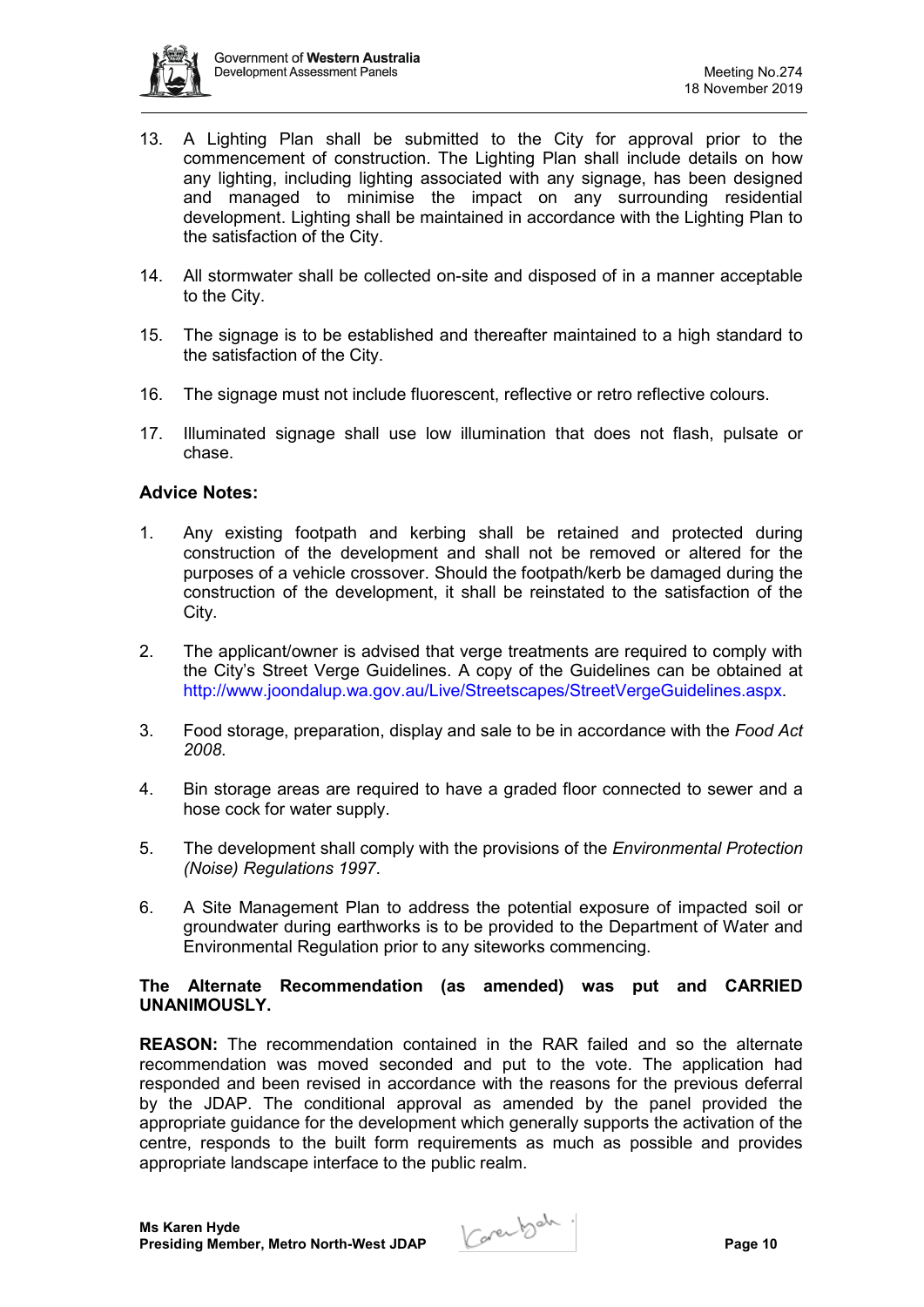

# **9. Form 2 – Responsible Authority Reports – Amending or cancelling DAP development approval**

Nil

# **10. Appeals to the State Administrative Tribunal**

| 10.1 | <b>Property Location:</b><br><b>Development Description:</b><br>Applicant:<br>Owner:<br>Responsible Authority: | Lot 96 & 97 (9 & 11) Davallia Road, Duncraig<br>13 Multiple Dwellings<br>C/- Harden Jones Architects<br>Magdalena Korycka, Mark Grynglas, Ewa Harwas,<br>John Harwas<br>City of Joondalup |
|------|----------------------------------------------------------------------------------------------------------------|-------------------------------------------------------------------------------------------------------------------------------------------------------------------------------------------|
|      | DAP File No:                                                                                                   | DAP/18/01536                                                                                                                                                                              |

# **REPORT RECOMMENDATION**

**Moved by:** Cr Philippa Taylor **Seconded by:** Cr Christine Hamilton-Prime

That the Metro North-West Joint Development Assessment Panel, pursuant to section 31 of the *State Administrative Tribunal Act 2004* in respect of SAT application DR 80 of 2019, resolves to:

**Reconsider** its decision dated 2 April 2019 and **refuse** DAP Application reference DAP/18/01536 and amended plans (Attachment 2) in accordance with Clause 68 of Schedule 2 (Deemed Provisions) of the *Planning and Development (Local Planning Schemes) Regulations 2015* and the provisions of the City of Joondalup *Local Planning Scheme No. 3,* and pursuant to clause 24(1) and 26 of the *Metropolitan Region Scheme* for the following reasons:

# **Reasons**

- 1. The proposal does not satisfy the matters to be considered under clause  $67(c)$ , Schedule 2, Part 9 of the *Planning and Development (Local Planning Schemes) Regulations 2015*, as:
	- i. The proposal does not satisfy the element objectives of 3.2 Orientation of *State Planning Policy 7.3,* as the building form and orientation does not minimise overshadowing of habitable rooms of the neighbouring property to the south during mid-winter.
	- ii. The proposal does not satisfy the element objective of 3.3 Tree canopy and deep soil areas of *State Planning Policy 7.3,* as inadequate measures have been taken to improve tree canopy over the long term.
	- iii. The proposal does not satisfy the element objectives of 3.4 Communal open space of *State Planning Policy 7.3*, as the communal open space is not designed and oriented to minimise impact on adjoining habitable rooms and private open spaces.
	- iv. The proposal does not satisfy the element objective of 3.5 Visual privacy of *State Planning Policy 7.3,* as the orientation and design of the Unit 4 terrace does not minimise direct overlooking of neighbouring sites, and the design of

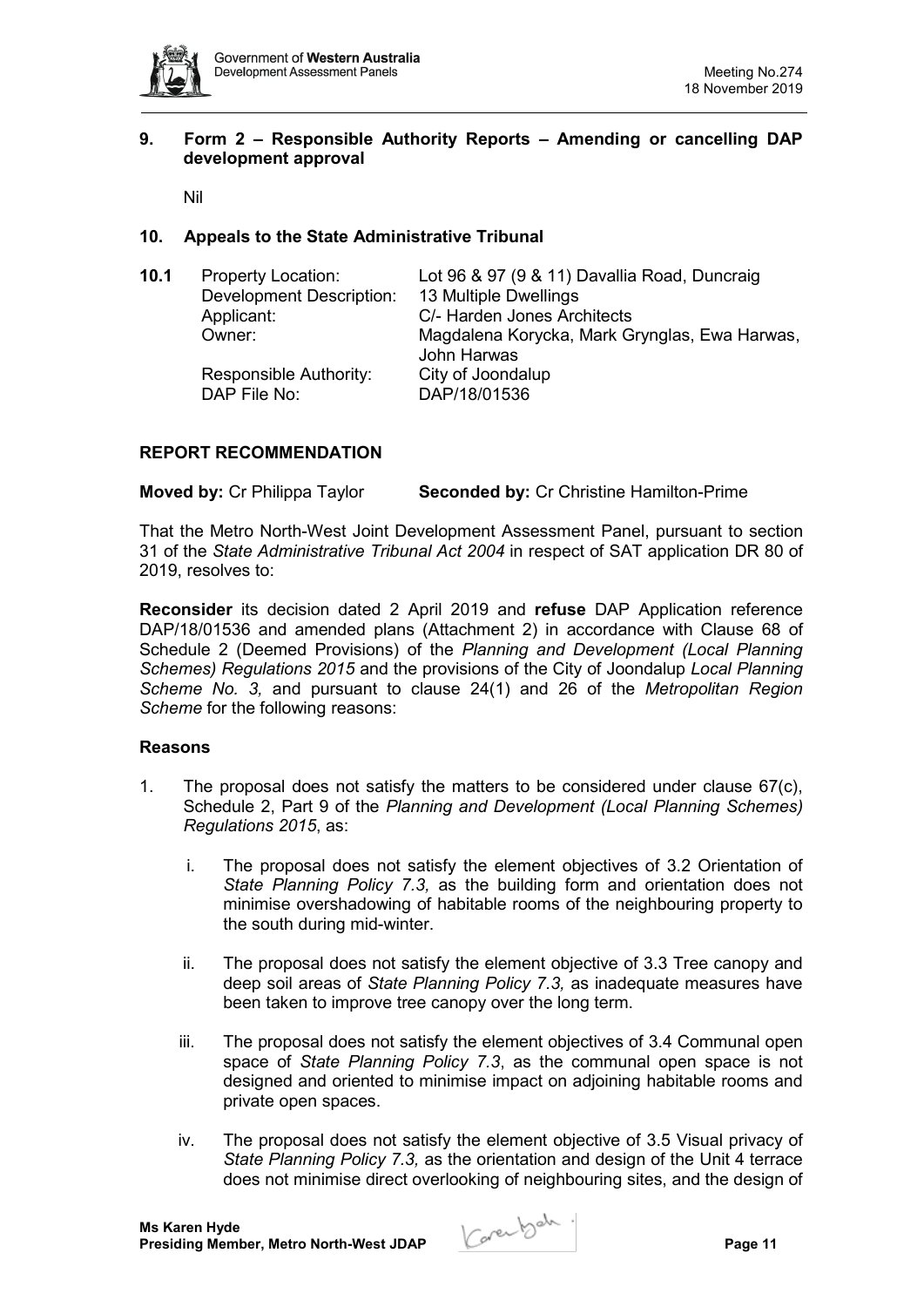

the common area access passage does not minimise direct overlooking of habitable rooms within the site to Units 1 and 2.

- v. The proposal does not satisfy the element objectives of 4.5 Circulation and common spaces of *State Planning Policy 7.3*, as the circulation spaces have inadequate size and capacity to provide safe and attractive access with good amenity for residents and visitors.
- vi. The proposal does not satisfy the element objectives of 4.12 Landscape design of *State Planning Policy 7.3*, as the landscape design is not sufficiently integrated with communal open space to improve the visual appeal and comfort.
- 2. The proposal does not satisfy the matters to be considered under clause 67(m) of Schedule 2, Part 9 of the *Planning and Development (Local Planning Schemes) Regulations 2015*, as:
	- i. The orientation, tree canopy and visual privacy of the development is not compatible with its setting particularly the relationship of development to development on adjoining land.
- 3. The proposal does not satisfy the matters to be considered under clause 67(p) of Schedule 2, Part 9 of the *Planning and Development (Local Planning Schemes) Regulations 2015*, as:
	- i. There is inadequate provision made for the landscaping of the land to which the application relates.

# **The Report Recommendation was put and LOST (2/3).**

- For: Cr Philippa Taylor Cr Christine Hamilton-Prime
- Against: Ms Karen Hyde Ms Sheryl Chaffer Mr Fred Zuideveld

# **ALTERNATE MOTION**

# **Moved by: Ms Sheryl Chaffer <b>Seconded by:** Mr Fred Zuideveld

That the Metro North-West Joint Development Assessment Panel, pursuant to section 31 of the *State Administrative Tribunal Act 2004* in respect of SAT application DR 80 of 2019, resolves to:

1. **Reconsider** its decision dated 2 April 2019 and **approve** DAP Application reference DAP/18/01536 and amended plans (Attachment 2) in accordance with Clause 68 of Schedule 2 (Deemed Provisions) of the *Planning and Development (Local Planning Schemes) Regulations 2015*, and the provisions of the City of Joondalup *Local Planning Scheme No. 3*, and pursuant to clause 24(1) and 26 of the *Metropolitan Region Scheme* subject to the following conditions:

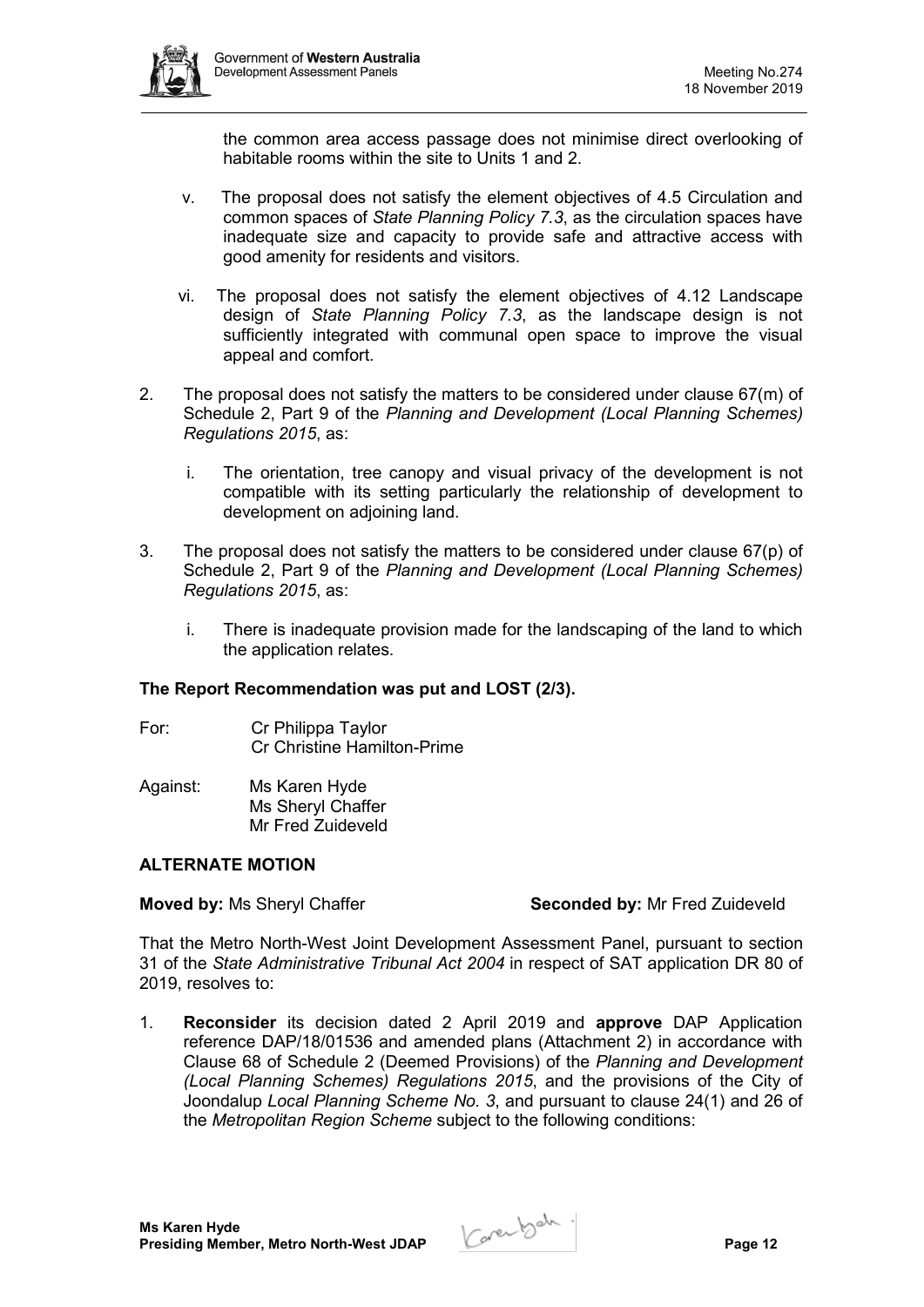

#### **Conditions**

- 1.1 This approval relates to the 13 multiple dwelling development only and development shall be undertaken in accordance with the approved plan(s), any other supporting information and conditions of approval. It does not relate to any other development on the lot.
- 1.2 The lots included within the application shall be granted approval for amalgamation prior to commencement of development and amalgamation concluded prior to occupancy certification.
- 1.3 A Construction Management Plan shall be submitted to and approved by the City prior to the commencement of development. The management plan shall detail how it is proposed to manage:
	- all forward works for the site:
	- the delivery of materials and equipment to the site:
	- the storage of materials and equipment on the site;
	- the parking arrangements for the contractors and subcontractors;
	- the management of dust during the construction process;
	- other matters likely to impact on the surrounding properties;

and works shall be undertaken in accordance with the approved Construction Management Plan.

- 1.4 The corridor access to the communal open space, and the interface between the communal open space and Units 1 and 3 shall be designed to satisfy the element objectives of clause 3.4, 3.5 and 4.5 of *State Planning Policy 7.3: Residential Design Codes Volume 2 – Apartments.* The communal open space is to be designed to minimise impact on adjoining habitable rooms and private open spaces, and the corridor access is to provide safe and attractive access with good amenity for residents and visitors, and minimise direct overlooking of habitable rooms within the site to Units 1 and 2. Details of the corridor access and interface between the communal and private open space shall be submitted to and approved by the City prior to commencement of construction.
- 1.5 Units 5, 6, 11 and 12 shall be designed to meet Silver Level requirements as defined in the *Liveable Housing Design Guidelines* (Liveable Housing Australia). Details shall be submitted to and approved by the City prior to commencement of construction, and works shall be undertaken in accordance with the approved details.
- 1.6 The 'street embayment for service vehicles' shall be constructed at the developer's expense, prior to the occupation of the development. The detailed design shall be approved by the City prior to the commencement of construction.
- 1.7 A schedule of colours and materials for all exterior parts of the development (including retaining walls) shall be approved by the City prior to the commencement of development. Development shall be in accordance with the approved schedule and all external materials and finishes shall be maintained to a high standard, including being free of vandalism, to the satisfaction of the City.

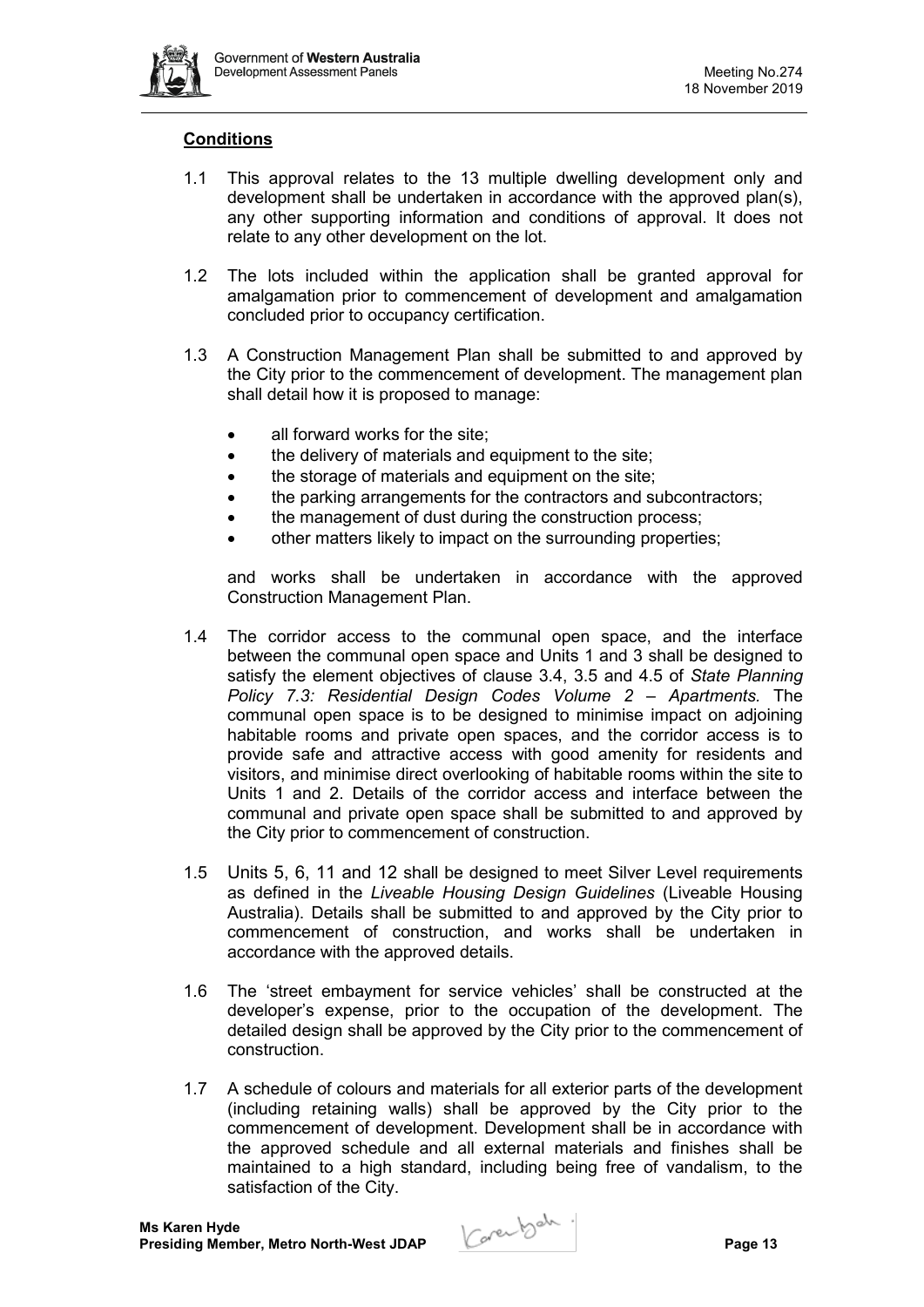

- 1.8 Any proposed building plant and equipment, including air conditioning units, piping, meter boxes, ducting and water tanks shall be located so as to minimise any visual and noise impact on surrounding landowners, and screened from view from the street, and where practicable from adjoining buildings. Details shall be submitted to and approved by the City prior to the commencement of development. Development shall be in accordance with these approved details.
- 1.9 A detailed landscaping plan shall be submitted to, and approved by, the City prior to the commencement of development. The plan is to address the element objectives of clause 3.3 and 4.12 of *State Planning Policy 7.3:*  Residential *Design Codes Volume 2 - Apartments* and indicate the proposed landscaping treatment(s) of the subject site and the adjoining road verge(s), and shall:
	- Be drawn at an appropriate scale of either 1:100, 1:200 or 1:500;
	- Provide all details relating to paving and treatment of verges:
	- Show spot levels and/or contours of the site;
	- Indicate any natural vegetation to be retained and the proposed manner in which this will be managed;
	- Indicate the provision of one medium tree within a suitably sized deep soil area in accordance with *State Planning Policy 7.3 Residential Design Codes Volume 2 – Apartments*;
	- Be based on water sensitive urban design principles to the satisfaction of the City;
	- Be based on Designing out Crime principles to the satisfaction of the City; and
	- Show all irrigation design details.
- 1.10 Landscaping and reticulation shall be established in accordance with the approved landscaping plan, Australian Standards and best trade practice prior to the development first being occupied and thereafter maintained to the satisfaction of the City.
- 1.11 A Waste Management Plan indicating the method of rubbish collection shall be submitted to the City prior to the commencement of development and approved by the City prior to the occupation of the development. All rubbish collection shall be in accordance with the approved Waste Management Plan.
- 1.12 Lighting shall be installed along all driveways and pedestrian pathways and in all common areas prior to the development first being occupied, to the satisfaction of the City. A lighting plan shall be submitted to the City for approval prior to the commencement of construction. Lighting shall be in accordance with the approved light plan.
- 1.13 The car parking bays, driveways and access points shown on the approved plans are to be designed, constructed, drained and marked in accordance with the Australian Standard for Off-street Car Parking (AS/NZS2890.1 2004) and Off-street Parking for People with Disabilities (AS/NZS2890.6 2009), prior to the occupation of the development. These bays are to be thereafter maintained to the satisfaction of the City.

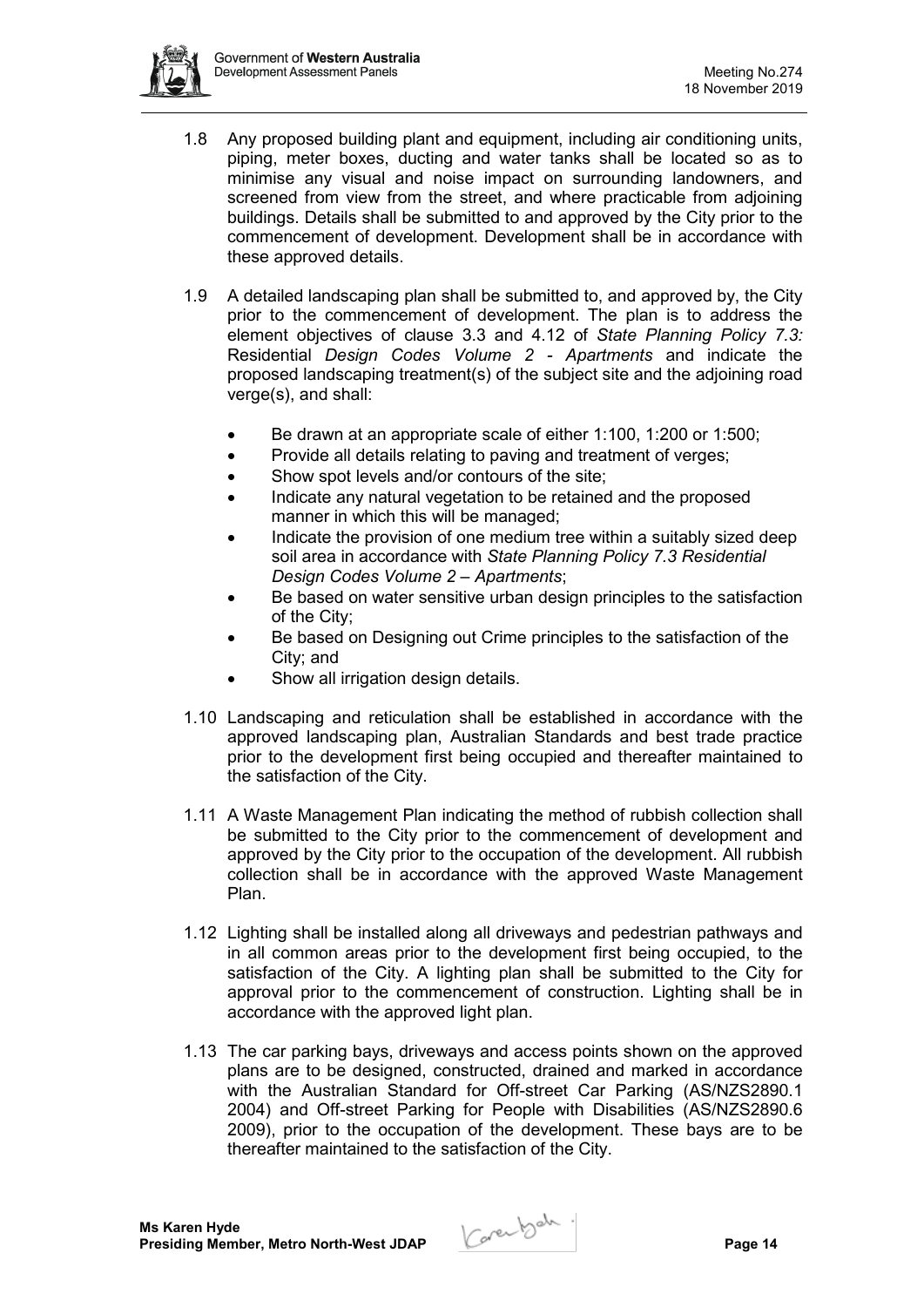

- 1.14 The on-site visitor bays shall be marked and permanently made available for visitor parking and shall remain accessible to visitors. A Security and Access Management Plan detailing security gate operation, management of intercom controls, signage and other methods to direct and enable visitor access to private areas shall be submitted to the City for approval prior to occupation of the development, and shall be implemented in accordance with the approved plan.
- 1.15 Bicycle parking facilities shall be provided in accordance with the approved plans, however shall not include the wall-mounted "10x steady bike racks" adjacent to the Unit 9 storeroom. Bicycle parking facilities shall be designed in accordance with the Australian Standard for Off-street Car parking – Bicycles (AS2890.3-1993). Details of bicycle parking area(s) shall be provided to and approved by the City prior to the commencement of construction.
- 1.16 Prior to occupation of the dwellings, each dwelling shall be provided with an adequate area for clothes drying facilities that is screened from view from the street to the satisfaction of the City. Clothes drying is not permitted on balconies or in courtyards.
- 1.17 All development shall be contained within the property boundaries.
- 1.18 All stormwater shall be collected on-site and disposed of in a manner acceptable to the City.
- 1.19 Gates and visitor bay screening to the undercroft as shown on the approved plans, shall be visually permeable as defined under *State Planning Policy 7.3 Residential Design Codes Volume 2 – Apartments*.
- 1.20 Screening to balconies shall comply with the definition of screening under *State* Planning *Policy 7.3 Residential Design Codes Volume 2 – Apartments*. All screening shall be a minimum of 1.6 metres above the finished floor level, at least 75 percent obscure, permanently fixed, made of durable material, and restrict view in the direction of overlooking into any adjoining property. All screening shall be installed to the satisfaction of the City prior to occupation.
- 2. **Notify** the State Administrative Tribunal of its decision.

# **Advice Notes**

- 1. Any existing footpath and kerbing is to be retained and protected during construction of the development and is not to be removed or altered for the purposes of a vehicle crossover. Should the footpath/kerb be damaged during the construction of the development, it is required to be reinstated to the satisfaction of the City.
- 2. The applicant/owner is advised that verge treatments are required to comply with the City's Street Verge Guidelines. A copy of the Guidelines can be obtained at <https://www.joondalup.wa.gov.au/verge-treatments/>
- 3. *State Planning Policy 7.3 Residential Design Codes Volume 2 – Apartments* define visually permeable as:

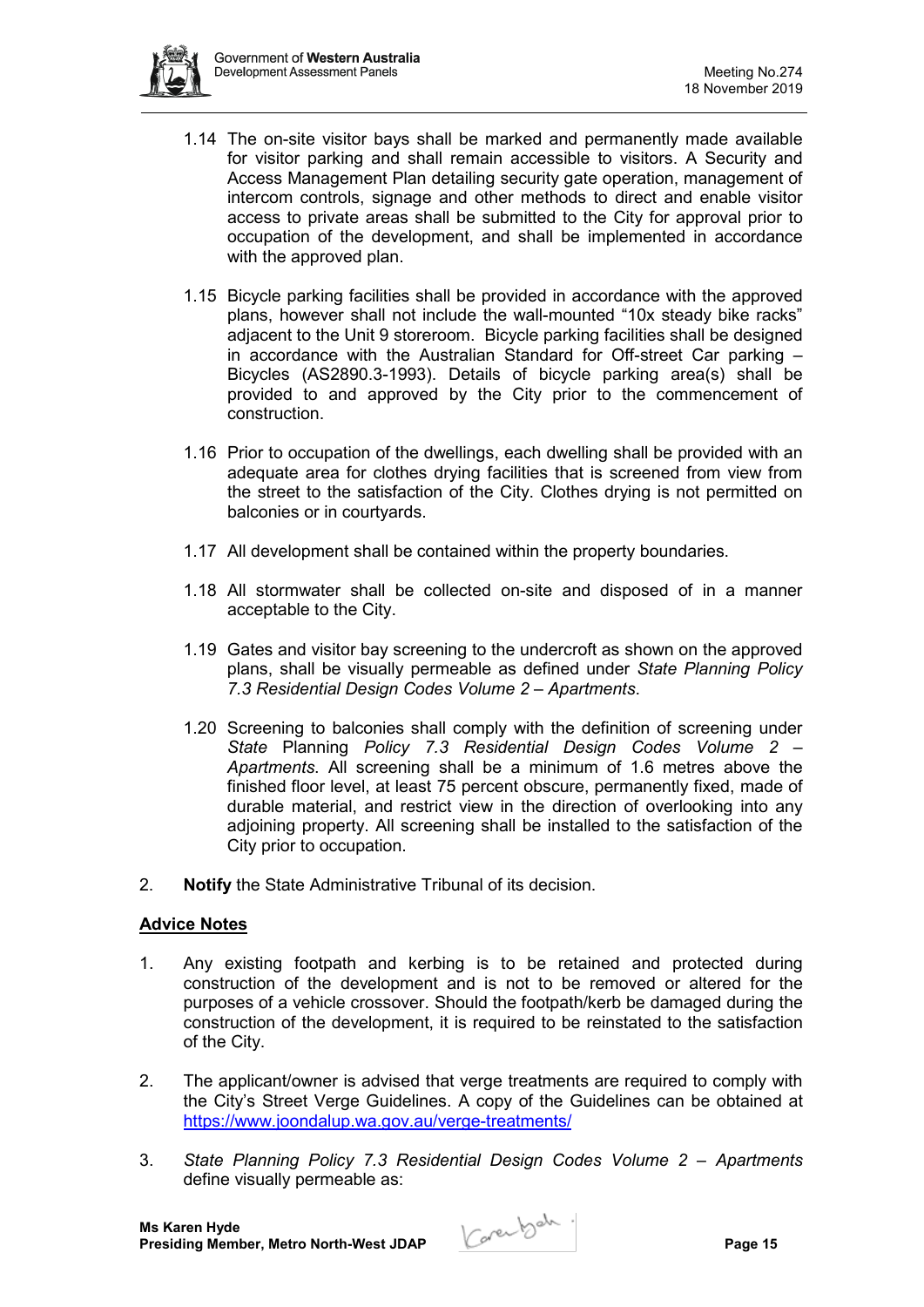

*In reference to a wall, gate, door or fence that the vertical surface has:*

- *continuous vertical or horizontal gaps of 50mm or greater width occupying not less than one third of the total surface area;*
- *continuous vertical or horizontal gaps less than 50mm in width, occupying at least one half of the total surface area in aggregate; or*
- *a surface offering equal or lesser obstruction to view.*
- 4. In relation to the schedule of colours and materials the City encourages the applicant to incorporate materials and colours to the external surface of the development, including roofing, that have low reflective characteristics to minimise potential glare from the development impacting the amenity of the adjoining or nearby neighbours.
- 5. There is an obligation to design and construct the development in compliance with the requirements of the *Environmental Protection Act 1986* and the *Environmental Protection (Noise) Regulations 1997*. Consideration needs to be given to the positioning and placement of noisy equipment (eg. air conditioners) so as to not have a negative impact on surrounding residents.
- 6. All laundry areas to be provided with a floor waste in accordance with the City's Local Laws. In addition to having mechanical ventilation it is recommended that internal/cupboard type laundry areas be provided with condensation dryers to minimise the likelihood of mould occurring.
- 7. Ventilation to toilets and any other room which contains a w/c must comply with the *Sewerage (Lighting, Ventilation and Construction) Regulations 1971*.

# **AMENDING MOTION 1**

**Moved by:** Ms Karen Hyde **Seconded by:** Ms Sheryl Chaffer

That condition 1.3 be amended to read as follows:

*A Construction Management Plan shall be submitted to and approved by the City prior to the commencement of development. The management plan shall detail how it is proposed to manage:*

- *all forward works for the site;*
- *the delivery of materials and equipment to the site;*
- *the storage of materials and equipment on the site;*
- *the parking arrangements for the contractors and subcontractors;*
- *the management of dust during the construction process;*
- *other matters likely to impact on the surrounding properties;*
- *protection of vegetation (including the appointment of a horticulturalist) and structures to adjoining properties;*

*and works shall be undertaken in accordance with the approved Construction Management Plan.*

# **The Amending Motion was put and CARRIED UNANIMOUSLY.**

**REASON:** To provide sufficient consideration of the protection of vegetation and

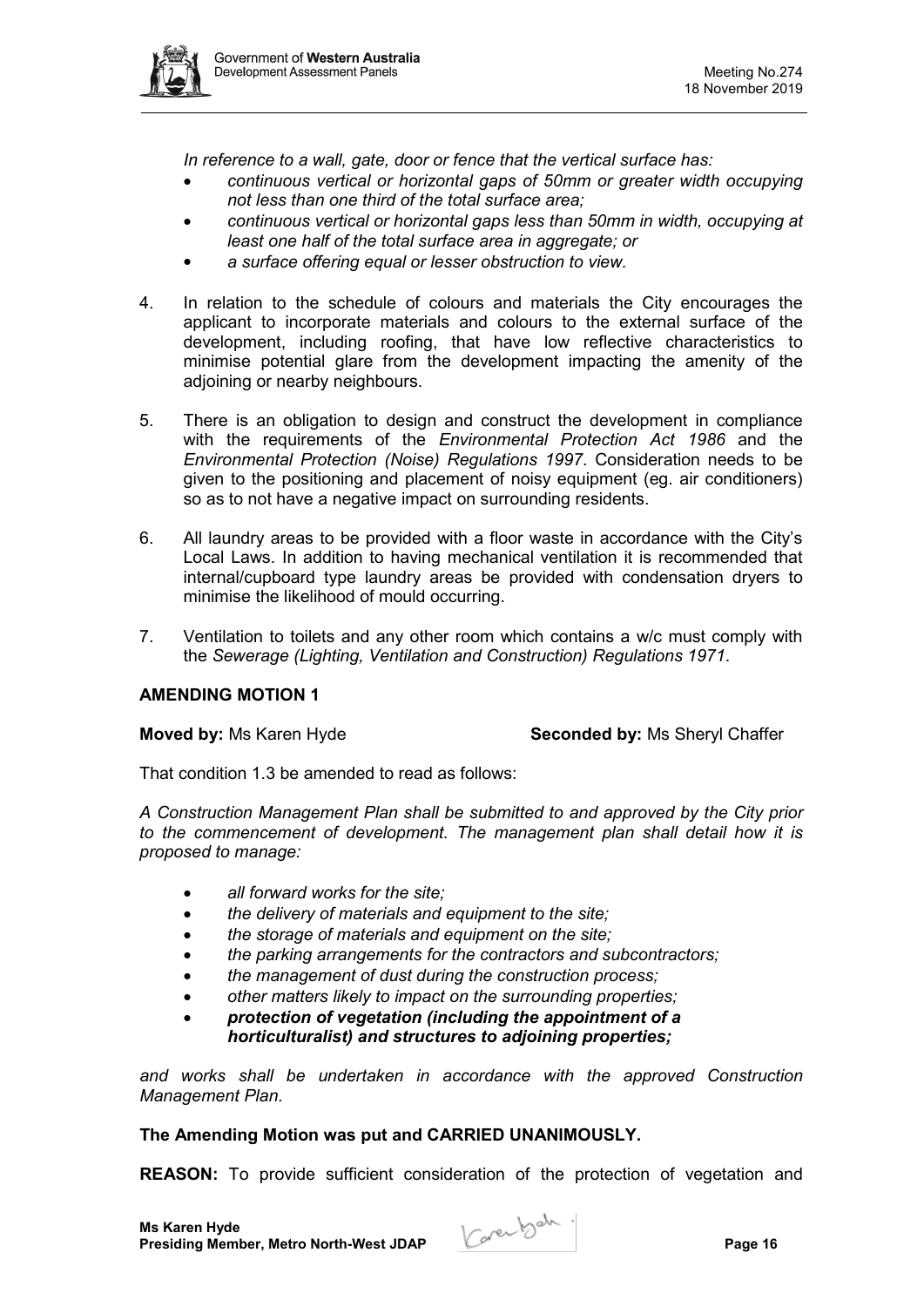

structures of adjoining properties within the Construction Management Plan.

# **PROCEDURAL MOTION**

**Moved by:** Ms Karen Hyde **Seconded by:** Ms Christine Hamilton-Prime

That the Standing Orders be suspended in accordance with section 5.10.2h of the DAP Standing Orders 2017 to allow members to speak more than once on the same item.

#### **The Procedural Motion was put and CARRIED UNANIMOUSLY.**

**REASON:** To speak than once on the same item and gain clarity around the role of the Joondalup Design Review Panel.

*The Standing Orders were suspended at 11:15am.*

#### **PROCEDURAL MOTION**

**Moved by:** Ms Karen Hyde **Seconded by:** Ms Christine Hamilton-Prime

To reinstate Development Assessment Panel Standing Orders 2017.

#### **The Procedural Motion was put and CARRIED UNANIMOUSLY.**

**REASON:** Recommence the Standing Orders**.**

*The Standing Orders were reinstated at 11:18am.*

# **AMENDING MOTION 2**

**Moved by:** Ms Karen Hyde **Seconded by:** Cr Christine Hamilton-Prime

The following amendments were made en bloc:

**(i)** That condition 1.7 be amended to read as follows:

*A schedule of colours and materials for all exterior parts of the development (including retaining walls) shall be reviewed by the Joondalup Design Review Panel and*  approved by the City prior to the commencement of development. Development shall *be in accordance with the approved schedule and all external materials and finishes shall be maintained to a high standard, including being free of vandalism, to the satisfaction of the City.*

**REASON:** To ensure consistency of approved plans and conditions prior to commencement of development

**(ii)** That condition 1.9 be amended to read as follows:

*A detailed landscaping plan shall be submitted to reviewed by the Joondalup Design Review Panel, and approved by, the City prior to the commencement of development. The plan is to address the element objectives of clause 3.3 and 4.12 of State Planning Policy 7.3: Residential Design Codes Volume 2 - Apartments and indicate the proposed landscaping treatment(s) of the subject site and the adjoining road verge(s), and shall:*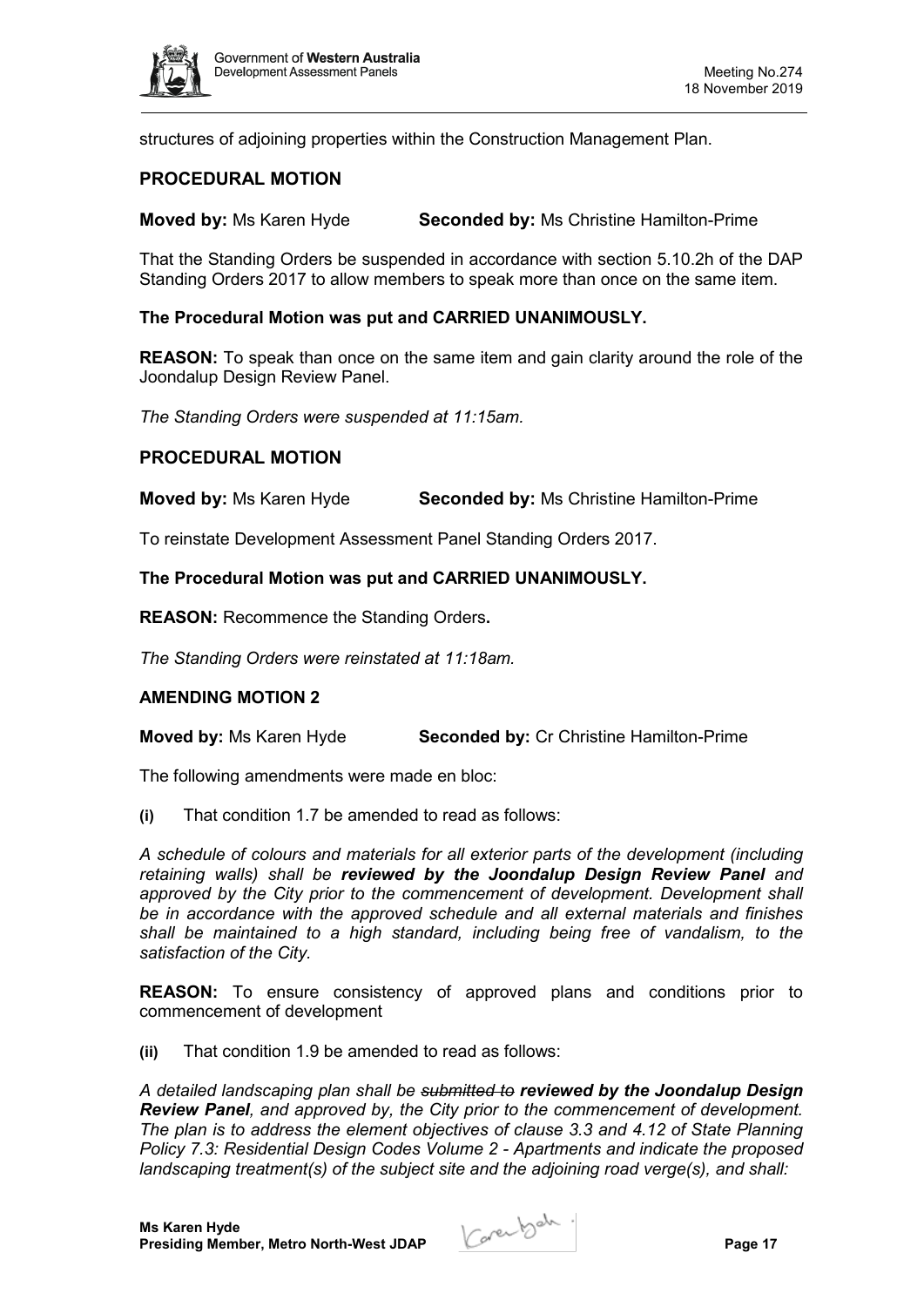

- *Be drawn at an appropriate scale of either 1:100, 1:200 or 1:500;*
- *Provide all details relating to paving and treatment of verges;*
- *Show spot levels and/or contours of the site;*
- *Indicate any natural vegetation to be retained and the proposed manner in which this will be managed;*
- *Indicate the provision of one medium tree within a suitably sized deep soil area in accordance with State Planning Policy 7.3 Residential Design Codes Volume 2 – Apartments;*
- *Be based on water sensitive urban design principles to the satisfaction of the City;*
- *Be based on Designing out Crime principles to the satisfaction of the City; and*
- *Show all irrigation design details.*

# **The Amending Motion was put and CARRIED (4/1).**

For: Ms Karen Hyde Mr Fred Zuideveld Cr Christine Hamilton-Prime Cr Philippa Taylor

Against: Ms Sheryl Chaffer

**REASON:** To ensure consistency of approved plans and conditions prior to commencement of development

#### **AMENDING MOTION 3**

# **Moved by:** Ms Karen Hyde **Seconded by:** Cr Christine Hamilton-Prime

That condition 1.9 be amended to read as follows:

*A detailed landscaping plan shall be reviewed by the Joondalup Design Review Panel, and approved by, the City prior to the commencement of development. The plan is to address the element objectives of clause 3.3 and 4.12 of State Planning Policy 7.3: Residential Design Codes Volume 2 - Apartments and indicate the proposed landscaping treatment(s) of the subject site and the adjoining road verge(s), and shall:*

- *Be drawn at an appropriate scale of either 1:100, 1:200 or 1:500;*
- *Provide all details relating to paving and treatment of verges;*
- *Show spot levels and/or contours of the site;*
- *Indicate any natural vegetation to be retained and the proposed manner in which this will be managed;*
- *Indicate the provision of one medium tree and one large tree within a suitably sized deep soil area in accordance with State Planning Policy 7.3 Residential Design Codes Volume 2 – Apartments;*
- *Be based on water sensitive urban design principles to the satisfaction of the City;*
- *Be based on Designing out Crime principles to the satisfaction of the City; and*
- *Show all irrigation design details;*
- *Identify additional soft landscape to southern boundary to provide screening; and*

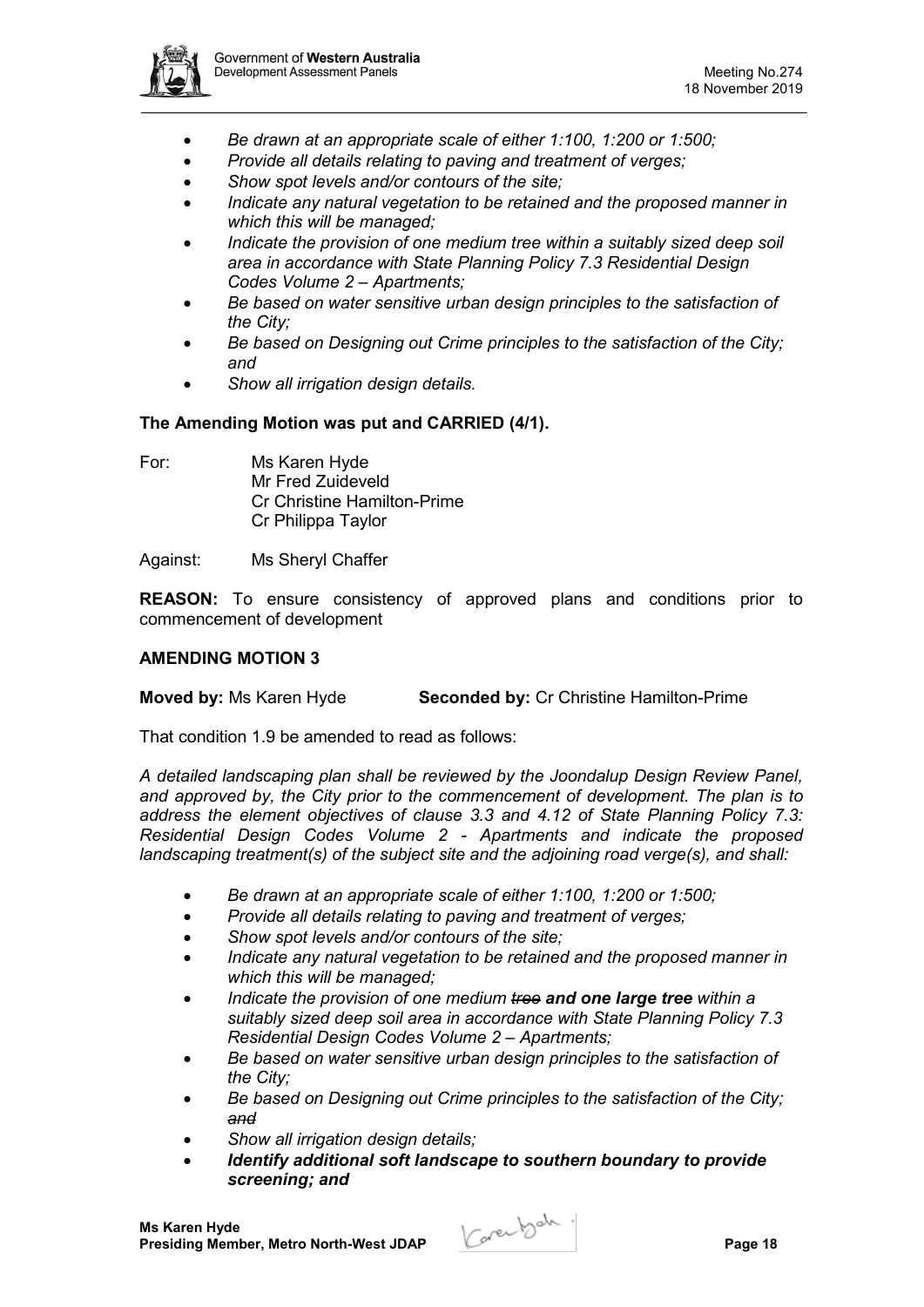

• *Show boundary fencing to provide adequate screening and privacy to adjoining lots.*

#### **The Amending Motion was put and CARRIED UNANIMOUSLY.**

**REASON:** To provide sufficient screening to respond to matters raised regarding privacy issues.

#### **ALTERNATE RECOMMENDATION (AS AMENDED)**

That the Metro North-West Joint Development Assessment Panel, pursuant to section 31 of the *State Administrative Tribunal Act 2004* in respect of SAT application DR 80 of 2019, resolves to:

1. **Reconsider** its decision dated 2 April 2019 and **approve** DAP Application reference DAP/18/01536 and amended plans (Attachment 2) in accordance with Clause 68 of Schedule 2 (Deemed Provisions) of the *Planning and Development (Local Planning Schemes) Regulations 2015*, and the provisions of the City of Joondalup *Local Planning Scheme No. 3*, and pursuant to clause 24(1) and 26 of the *Metropolitan Region Scheme* subject to the following conditions:

#### **Conditions**

- 1.1 This approval relates to the 13 multiple dwelling development only and development shall be undertaken in accordance with the approved plan(s), any other supporting information and conditions of approval. It does not relate to any other development on the lot.
- 1.2 The lots included within the application shall be granted approval for amalgamation prior to commencement of development and amalgamation concluded prior to occupancy certification.
- 1.3 A Construction Management Plan shall be submitted to and approved by the City prior to the commencement of development. The management plan shall detail how it is proposed to manage:
	- all forward works for the site;
	- the delivery of materials and equipment to the site;
	- the storage of materials and equipment on the site;
	- the parking arrangements for the contractors and subcontractors;
	- the management of dust during the construction process;
	- other matters likely to impact on the surrounding properties;
	- protection of vegetation (including the appointment of a horticulturalist) and structures to adjoining properties;

and works shall be undertaken in accordance with the approved Construction Management Plan.

1.4 The corridor access to the communal open space, and the interface between the communal open space and Units 1 and 3 shall be designed to satisfy the element objectives of clause 3.4, 3.5 and 4.5 of *State Planning Policy 7.3: Residential Design Codes Volume 2 – Apartments.* The communal open space is to be designed to minimise impact on adjoining habitable rooms and private open spaces, and the corridor access is to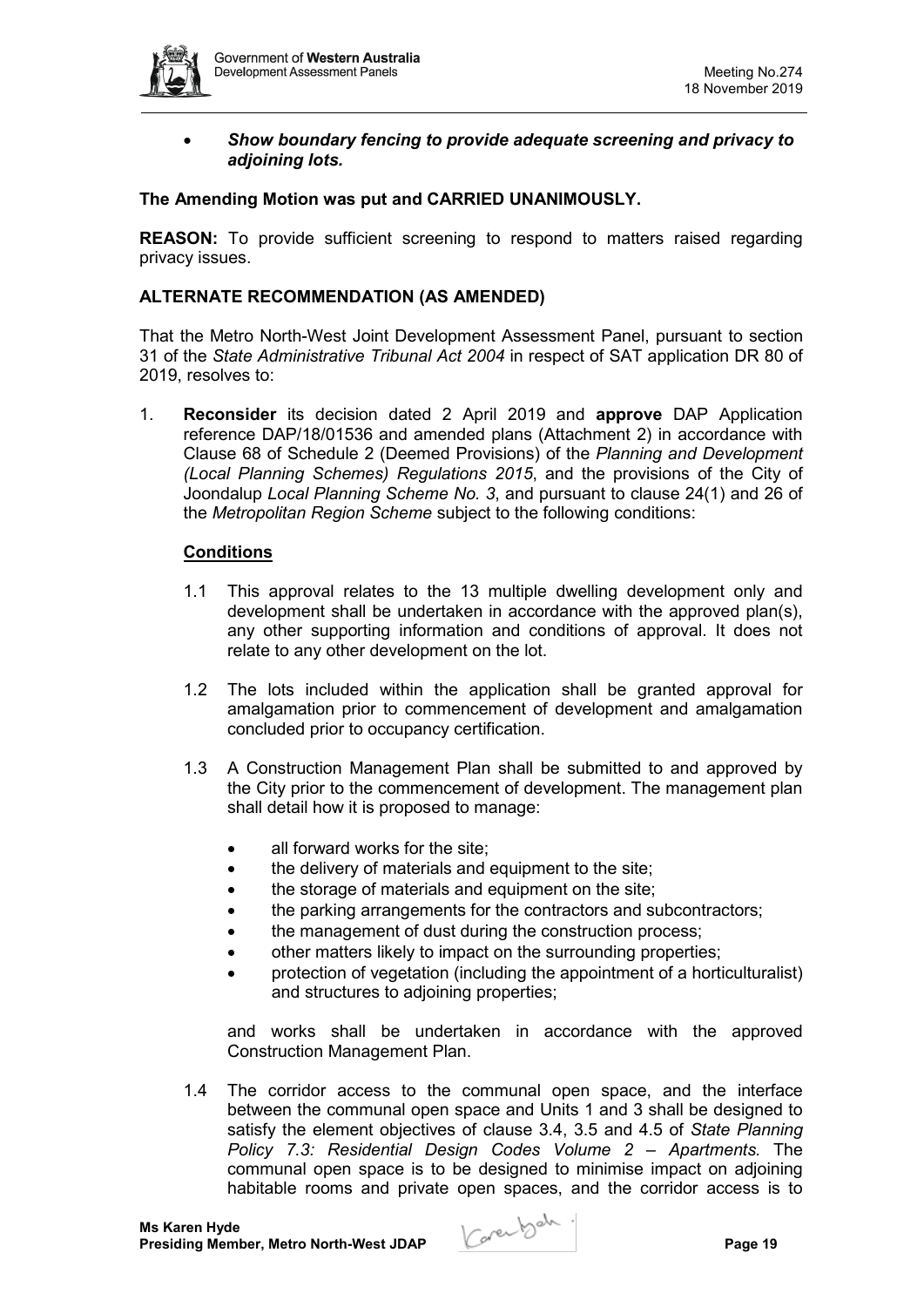*.*



provide safe and attractive access with good amenity for residents and visitors, and minimise direct overlooking of habitable rooms within the site to Units 1 and 2. Details of the corridor access and interface between the communal and private open space shall be submitted to and approved by the City prior to commencement of construction.

- 1.5 Units 5, 6, 11 and 12 shall be designed to meet Silver Level requirements as defined in the *Liveable Housing Design Guidelines* (Liveable Housing Australia). Details shall be submitted to and approved by the City prior to commencement of construction, and works shall be undertaken in accordance with the approved details.
- 1.6 The 'street embayment for service vehicles' shall be constructed at the developer's expense, prior to the occupation of the development. The detailed design shall be approved by the City prior to the commencement of construction.
- 1.7 A schedule of colours and materials for all exterior parts of the development (including retaining walls) shall be reviewed by the Joondalup Design Review Panel and approved by the City prior to the commencement of development. Development shall be in accordance with the approved schedule and all external materials and finishes shall be maintained to a high standard, including being free of vandalism, to the satisfaction of the City.
- 1.8 Any proposed building plant and equipment, including air conditioning units, piping, meter boxes, ducting and water tanks shall be located so as to minimise any visual and noise impact on surrounding landowners, and screened from view from the street, and where practicable from adjoining buildings. Details shall be submitted to and approved by the City prior to the commencement of development. Development shall be in accordance with these approved details.
- 1.9 A detailed landscaping plan shall be reviewed by the Joondalup Design Review Panel, and approved by, the City prior to the commencement of development. The plan is to address the element objectives of clause 3.3 and 4.12 of State Planning Policy 7.3: Residential Design Codes Volume 2 - Apartments and indicate the proposed landscaping treatment(s) of the subject site and the adjoining road verge(s), and shall:
	- Be drawn at an appropriate scale of either 1:100, 1:200 or 1:500;
	- Provide all details relating to paving and treatment of verges;
	- Show spot levels and/or contours of the site;
	- Indicate any natural vegetation to be retained and the proposed manner in which this will be managed;
	- Indicate the provision of one medium and one large tree within a suitably sized deep soil area in accordance with State Planning Policy 7.3 Residential Design Codes Volume 2 – Apartments;
	- Be based on water sensitive urban design principles to the satisfaction of the City;
	- Be based on Designing out Crime principles to the satisfaction of the City;
	- Show all irrigation design details;
	- Identify additional soft landscape to southern boundary to provide

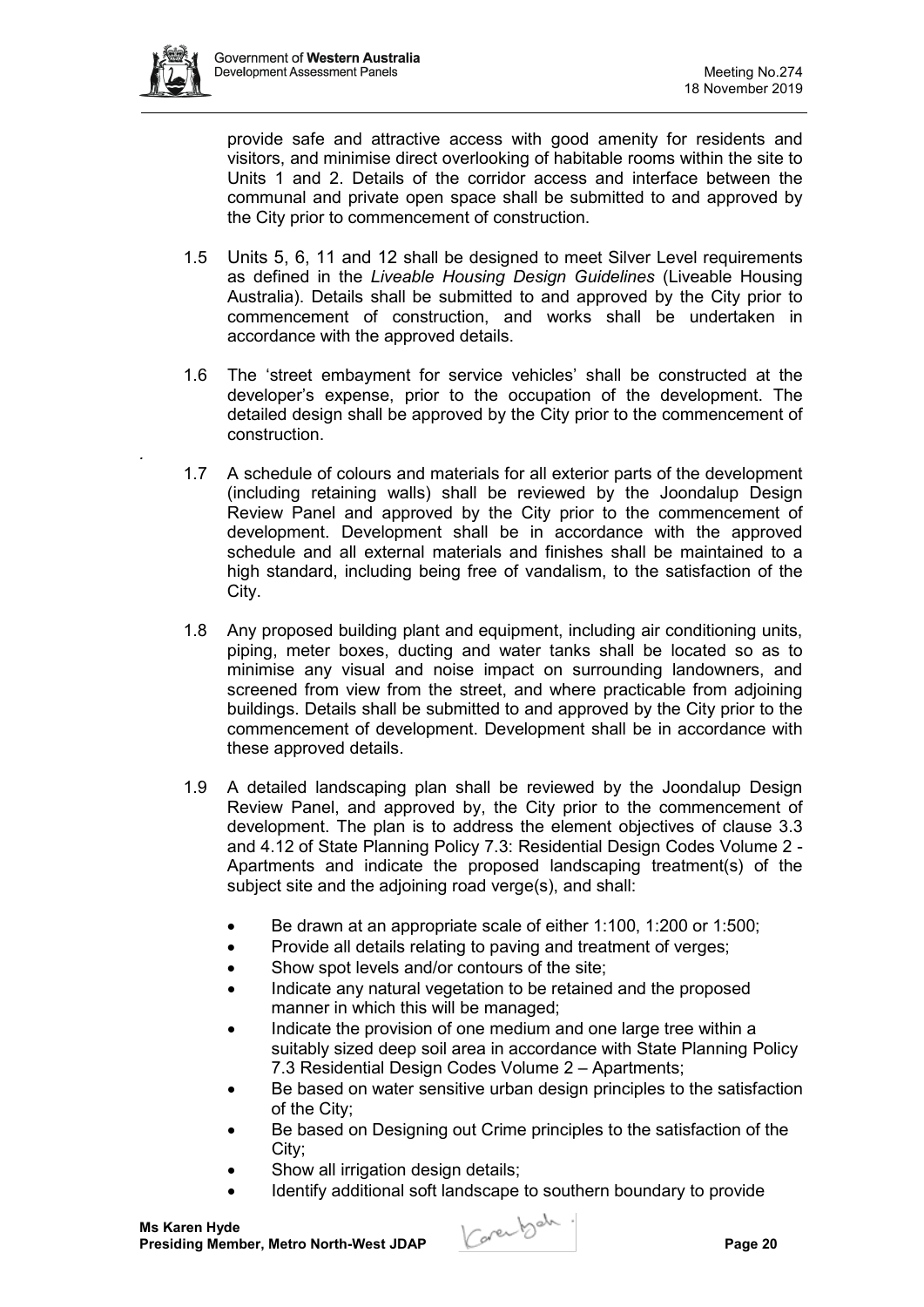screening; and

- Show boundary fencing to provide adequate screening and privacy to adjoining lots.
- 1.10 Landscaping and reticulation shall be established in accordance with the approved landscaping plan, Australian Standards and best trade practice prior to the development first being occupied and thereafter maintained to the satisfaction of the City.
- 1.11 A Waste Management Plan indicating the method of rubbish collection shall be submitted to the City prior to the commencement of development and approved by the City prior to the occupation of the development. All rubbish collection shall be in accordance with the approved Waste Management Plan.
- 1.12 Lighting shall be installed along all driveways and pedestrian pathways and in all common areas prior to the development first being occupied, to the satisfaction of the City. A lighting plan shall be submitted to the City for approval prior to the commencement of construction. Lighting shall be in accordance with the approved light plan.
- 1.13 The car parking bays, driveways and access points shown on the approved plans are to be designed, constructed, drained and marked in accordance with the Australian Standard for Off-street Car Parking (AS/NZS2890.1 2004) and Off-street Parking for People with Disabilities (AS/NZS2890.6 2009), prior to the occupation of the development. These bays are to be thereafter maintained to the satisfaction of the City.
- 1.14 The on-site visitor bays shall be marked and permanently made available for visitor parking and shall remain accessible to visitors. A Security and Access Management Plan detailing security gate operation, management of intercom controls, signage and other methods to direct and enable visitor access to private areas shall be submitted to the City for approval prior to occupation of the development, and shall be implemented in accordance with the approved plan.
- 1.15 Bicycle parking facilities shall be provided in accordance with the approved plans, however shall not include the wall-mounted "10x steady bike racks" adjacent to the Unit 9 storeroom. Bicycle parking facilities shall be designed in accordance with the Australian Standard for Off-street Car parking – Bicycles (AS2890.3-1993). Details of bicycle parking area(s) shall be provided to and approved by the City prior to the commencement of construction.
- 1.16 Prior to occupation of the dwellings, each dwelling shall be provided with an adequate area for clothes drying facilities that is screened from view from the street to the satisfaction of the City. Clothes drying is not permitted on balconies or in courtyards.
- 1.17 All development shall be contained within the property boundaries.
- 1.18 All stormwater shall be collected on-site and disposed of in a manner acceptable to the City.

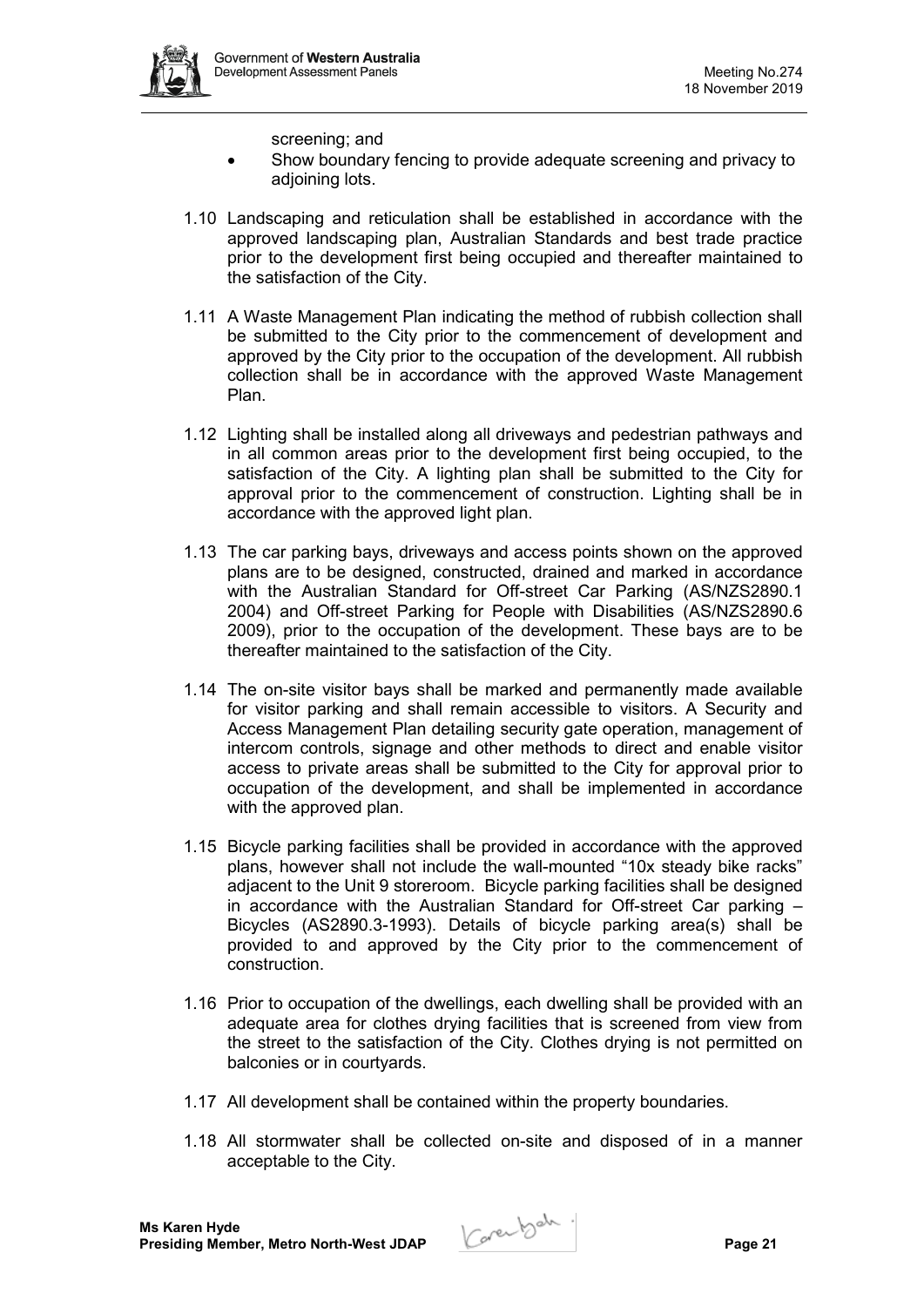

- 1.19 Gates and visitor bay screening to the undercroft as shown on the approved plans, shall be visually permeable as defined under *State Planning Policy 7.3 Residential* Design *Codes Volume 2 – Apartments*.
- 1.20 Screening to balconies shall comply with the definition of screening under *State Planning Policy 7.3 Residential Design Codes Volume 2 – Apartments*. All screening shall be a minimum of 1.6 metres above the finished floor level, at least 75 percent obscure, permanently fixed, made of durable material, and restrict view in the direction of overlooking into any adjoining property. All screening shall be installed to the satisfaction of the City prior to occupation.
- 2. **Notify** the State Administrative Tribunal of its decision.

# **Advice Notes**

- 1. Any existing footpath and kerbing is to be retained and protected during construction of the development and is not to be removed or altered for the purposes of a vehicle crossover. Should the footpath/kerb be damaged during the construction of the development, it is required to be reinstated to the satisfaction of the City.
- 2. The applicant/owner is advised that verge treatments are required to comply with the City's Street Verge Guidelines. A copy of the Guidelines can be obtained at <https://www.joondalup.wa.gov.au/verge-treatments/>
- 3. *State Planning Policy 7.3 Residential Design Codes Volume 2 – Apartments* define visually permeable as:

*In reference to a wall, gate, door or fence that the vertical surface has:*

- *continuous vertical or horizontal gaps of 50mm or greater width occupying not less than one third of the total surface area;*
- *continuous vertical or horizontal gaps less than 50mm in width, occupying at least one half of the total surface area in aggregate; or*
- *a surface offering equal or lesser obstruction to view.*
- 4. In relation to the schedule of colours and materials the City encourages the applicant to incorporate materials and colours to the external surface of the development, including roofing, that have low reflective characteristics to minimise potential glare from the development impacting the amenity of the adjoining or nearby neighbours.
- 5. There is an obligation to design and construct the development in compliance with the requirements of the *Environmental Protection Act 1986* and the *Environmental Protection (Noise) Regulations 1997*. Consideration needs to be given to the positioning and placement of noisy equipment (eg. air conditioners) so as to not have a negative impact on surrounding residents.
- 6. All laundry areas to be provided with a floor waste in accordance with the City's Local Laws. In addition to having mechanical ventilation it is recommended that internal/cupboard type laundry areas be provided with condensation dryers to minimise the likelihood of mould occurring.